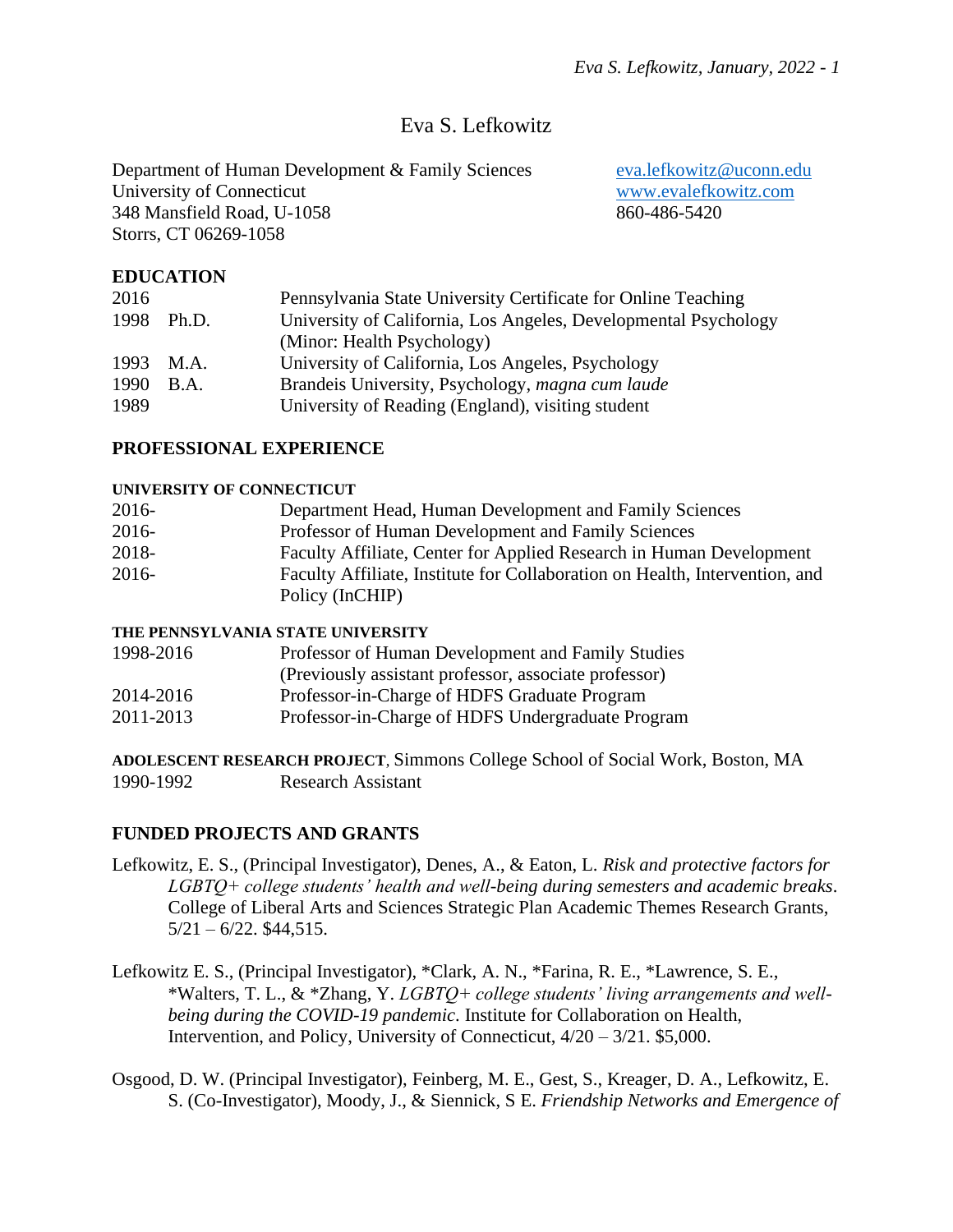*Substance Use*. National Institutes of Health,  $11/13 - 10/18$ , \$2,331,084 total costs.

- Lefkowitz, E. S. (Principal Investigator), Kreager, D., Maggs, J. L., & Vasilenko, S. A. *Development, Predictors, and Consequences of Sexual Health in Young Adulthood*. Children, Youth and Families Consortium, Pennsylvania State University, 8/12-7/13.
- Maggs, J. (Principal Investigator), Lefkowitz, E. S. (Co-Investigator), & Osgood, D. W. *Alcohol Use and Sex in College: Developmental Change and Situational Fluctuations*. National Institutes of Health, 8/06 – 8/12, \$2,171,940 total costs.
- Lefkowitz, E. S. (Principal Investigator), Loken, E., McHale, S., Rovine, M., & Swanson, D. *Gender Role Development and HIV Risk in Emerging Adulthood*, National Institutes of Health, 9/01 – 8/06, \$687,132 total costs.
- Lefkowitz, E. S. (Principal Investigator of Penn State sub-contract), Fingerman, K. L. (Principal Investigator, Purdue University), & Rovine, M. J., *Problems Between Parents and Offspring in Adulthood*, National Institutes of Health, 9/01 – 8/06, \$1,370,972 total costs (sub-contract total costs, \$254,407).
- Lefkowitz, E. S. (Principal Investigator), Loken, E., Maggs, J., & Osgood, D. W. *Sexuality and Gender Role Development During the Transition to Adulthood.* Children, Youth and Families Consortium, Pennsylvania State University, 4/05 – 3/06.
- Lefkowitz, E. S. (Principal Investigator), Dowler, L., & He, Y. *The Transition to Adulthood in China*, Children, Youth and Families Consortium, Pennsylvania State University, 6/03 – 5/04.
- Burton, L. (Principal Investigator), Lefkowitz, E. S. (Co-investigator), Miller-Day, M., Richardson, E., Swanson, D., Townsend, T., Walls, C., Greenberg, M., & Bierman, K. *Seed Money for Engaged Institutions: A Community-University Partnership on Family Self-Sufficiency and Youths' Academic Achievements*, Children, Youth, and Families Consortium, 6/00.
- Darling, N., Lefkowitz, E., & Smith, E. *Implementing the New General Education Guidelines in HDFS 239*, General Education Project Fund, Summer 1999.
- Lefkowitz, E. S. (Principal Investigator), Sigman, M. (Mentor). *Intervening in Adolescent-Mother AIDS Conversations*, Predoctoral National Research Science Award, National Institute of Mental Health, 9/95 – 8/97.

#### **PUBLICATIONS**  $(N = 91)$

*Note: \*indicates co-author was student at time of writing*

\*Zhang, Y., \*Farina, R. E., \*Clark, A. N., \*Lawrence, T. L., \*Walters, T. L., \*Hanna-Walker, V., & Lefkowitz, E. S. (in press). How social support and parent-child relationship quality relate to LGBTQ+ college students' well-being during COVID-19*. Journal of*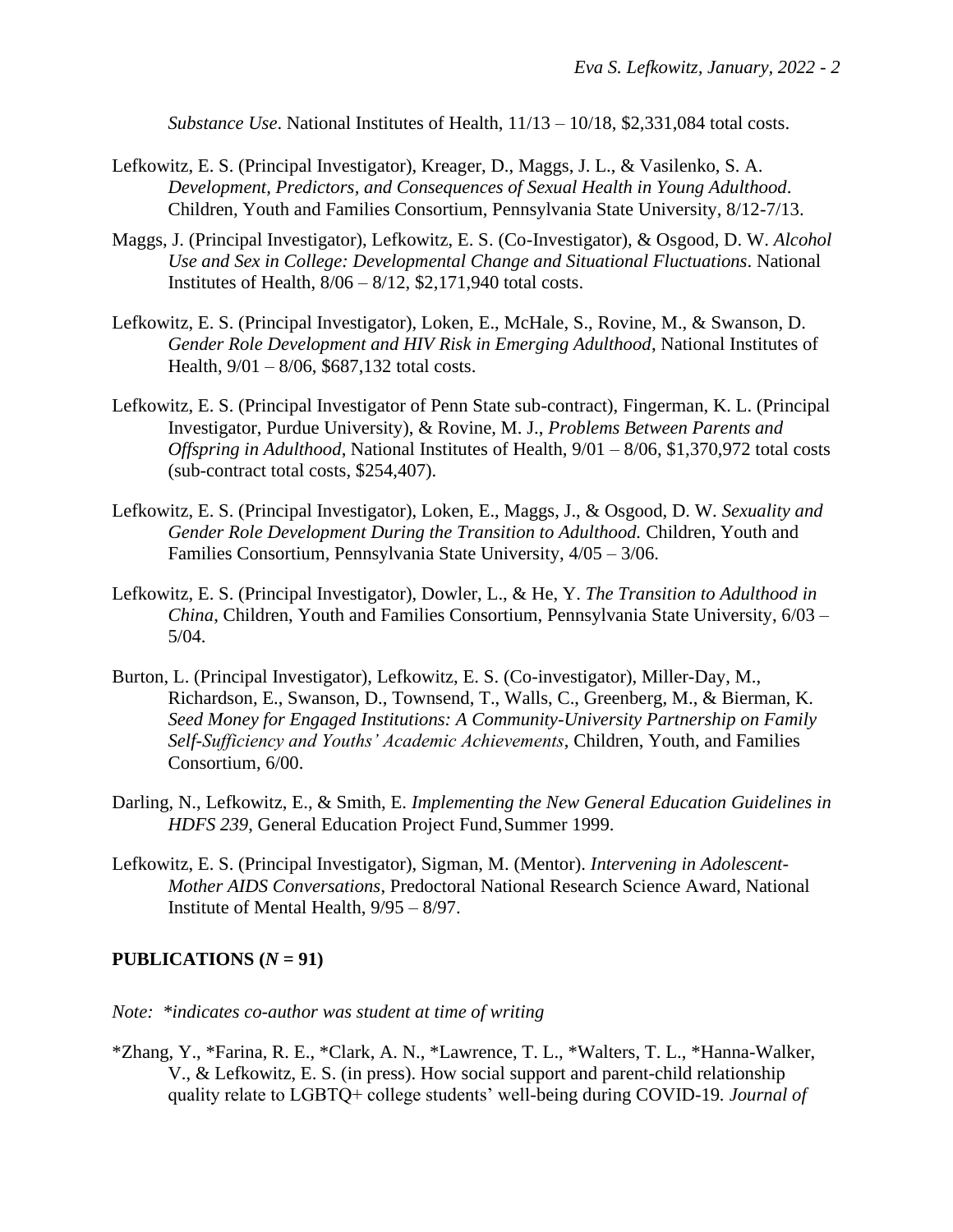*Family Psychology*.

- \*Lawrence, S. E., \*Walters, T. L., \*Clark, A. N., \*Zhang, Y., \*Hanna-Walker, V. R., \*Farina, R. E., & Lefkowitz, E. S. (2021). LGBTQ+ college students' engagement in COVIDprotective and COVID-risk behaviors. *Emerging Adulthood, 9*(5), 645-652*.*
- Vasilenko, S. A., Lefkowitz, E. S., & Maggs, J. L. (2021). Changes in psychological distress after first intercourse in late adolescence. *Journal of Adolescence, 89*, 213-216*.*
- \*Wesche, R., Lefkowitz, E. S., & Maggs, J. L. (2021). Short-term consequences of sex: Contextual predictors and change across college*. Archives of Sexual Behavior, 50*(4), 1613-1626*.*
- \*Leavitt, C. E., Lefkowitz, E. S., Aykil, Y., & Serduk, K. (2020). A cross-cultural study of midlife relational and sexual health: comparing Ukraine to the U.S and Turkey. *Sexuality and Culture 24*(3), 649-670*.*
- \*Waterman, E. A. & Lefkowitz, E. S. (2020). Does alcohol use in large group contexts mediate the association between sex-related alcohol expectancies and rape? *Violence and Victims, 35*, 195-209*.*
- \*Waterman, E. A., \*Wesche, R., \*Leavitt, C. E., & Lefkowitz, E S. (2020). Fraternity membership, traditional masculinity ideologies, and impersonal sex: Selection and socialization effects*. Psychology of Men and Masculinities, 21*, 58-68*.*
- \*Wesche, R., & Lefkowitz, E. S. (2020). Normative sexual development and milestones. S. Hupp & J. Jewell (Eds.), *The Encyclopedia of Child and Adolescent Development*. Wiley-Blackwell.
- \*Leavitt, C. E., \*Waterman, E. A., & Lefkowitz, E. S. (2019). The role of sexual mindfulness in sexual wellbeing, relational wellbeing, and self-esteem. *Journal of Sex & Marital Therapy, 45*, 497-509*.*
- Lefkowitz, E. S., \*Vasilenko, S. A., \*Wesche, R., & Maggs, J. L. (2019). Changes in diverse sexual and contraceptive behaviors across college*. Journal of Sex Research, 56*, 965-976*.*
- \*Wesche, R., Kreager, D. A., Feinberg, M. E., & Lefkowitz, E. S. (2019). Peer acceptance and sexual behaviors from adolescence to young adulthood. *Journal of Youth and Adolescence, 48*, 996-1008.
- \*Wesche, R., Kreager, D. A., & Lefkowitz, E. S. (2019). Sources of social influence on adolescents' alcohol use. *Journal of Research on Adolescence, 29,* 984-1000*.*
- \*Leavitt, C. E., & Lefkowitz, E. S. (2018). Erectile dysfunction*.* In Bornstein, M. (Ed.), *The Sage Encyclopedia of Lifespan Human Development* (pp. 766-768). Thousand Oaks, CA: Sage Publications Inc.

Lefkowitz, E. S., \*Wesche, R., & \*Leavitt, C. E. (2018). Never been kissed: Correlates of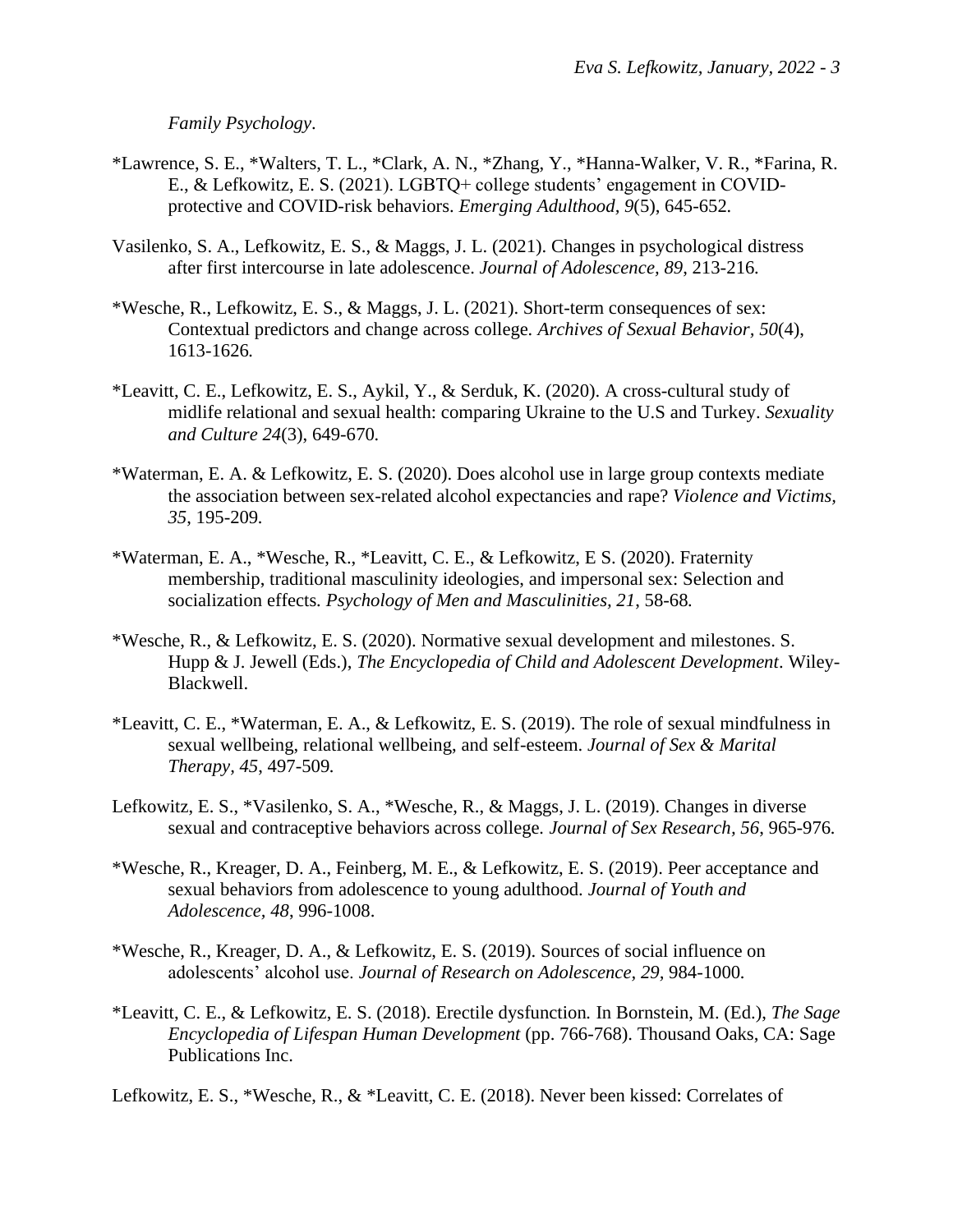lifetime kissing status in U. S. university students. *Archives of Sexual Behavior, 47*, 1283- 1293.

- Lefkowitz, E. S., \*Wesche, R., \*Picci, G., & \*Hochgraf, A. K. (2018). Daily associations between kissing and affect during the transition from adolescence to young adulthood. *Journal of Research on Adolescence, 28*, 779-785*.*
- \*Vasilenko, S. A., & Lefkowitz, E. S. (2018). Sexual behavior and daily affect in emerging adulthood*. Emerging Adulthood, 6*, 191-199*.*
- \*Waterman, E. A., & Lefkowitz, E. S. (2018). Sexuality*.* In Bornstein, M. (Ed.), *The Sage Encyclopedia of Lifespan Human Development* (pp. 1984-1988). Thousand Oaks, CA: Sage Publications Inc.
- \*Waterman, E. A., \*Wesche, R., & Lefkowitz, E. S. (2018). Longitudinal correlates of peer sexual communication quality in young adulthood*. Sexuality Research and Social Policy, 15*, 421-432*.*
- \*Wesche, R., \*Claxton, S. E., Lefkowitz, E. S., & van Dulmen, M. H. M. (2018). Evaluations and future plans after casual sexual experiences: Differences across partner type. *Journal of Sex Research, 55*, 1180-1191*.*
- \*Waterman, E., & Lefkowitz, E. S. (2017). Are mothers' and fathers' parenting characteristics associated with emerging adults' academic engagement? *Journal of Family Issues, 38*, 1239-1261*.*
- \*Waterman, E. A., \*Wesche, R., \*Leavitt, C. E., Jones, D. E., & Lefkowitz, E. S. (2017). Longdistance dating relationships, relationship dissolution, and college adjustment. *Emerging Adulthood, 5*, 268-279*.*
- \*Wesche, R., Kreager, D. A., Lefkowitz, E. S., & Siennick, S. E., (2017). Early sexual initiation and mental health: A fleeting association or enduring change? *Journal of Research on Adolescence, 27*, 611-627.
- \*Wesche, R., Vasilenko, S. A., & Lefkowitz, E. S. (2017). Latent classes of sexual behaviors: Prevalence, predictors, and consequences. *Sexuality Research and Social Policy, 14*, 100- 111.
- Kreager, D. A., Staff, J., Gauthier, R., Lefkowitz, E. S., & Feinberg, M. E. (2016). The double standard at sexual debut: Gender, sexual behavior and adolescent peer acceptance. *Sex Roles, 75*, 377-392.
- \*Lam, C. B., & Lefkowitz, E. S. (2016). Male role attitudes and self-esteem: A 3-year longitudinal study of heterosexual college students. *Emerging Adulthood, 4*, 427-435*.*
- Lefkowitz, E. S., \*Vasilenko, S. A., & \*Leavitt, C. E. (2016). Oral vs. vaginal sex experiences and consequences among first year college students*. Archives of Sexual Behavior, 45*, 329-337.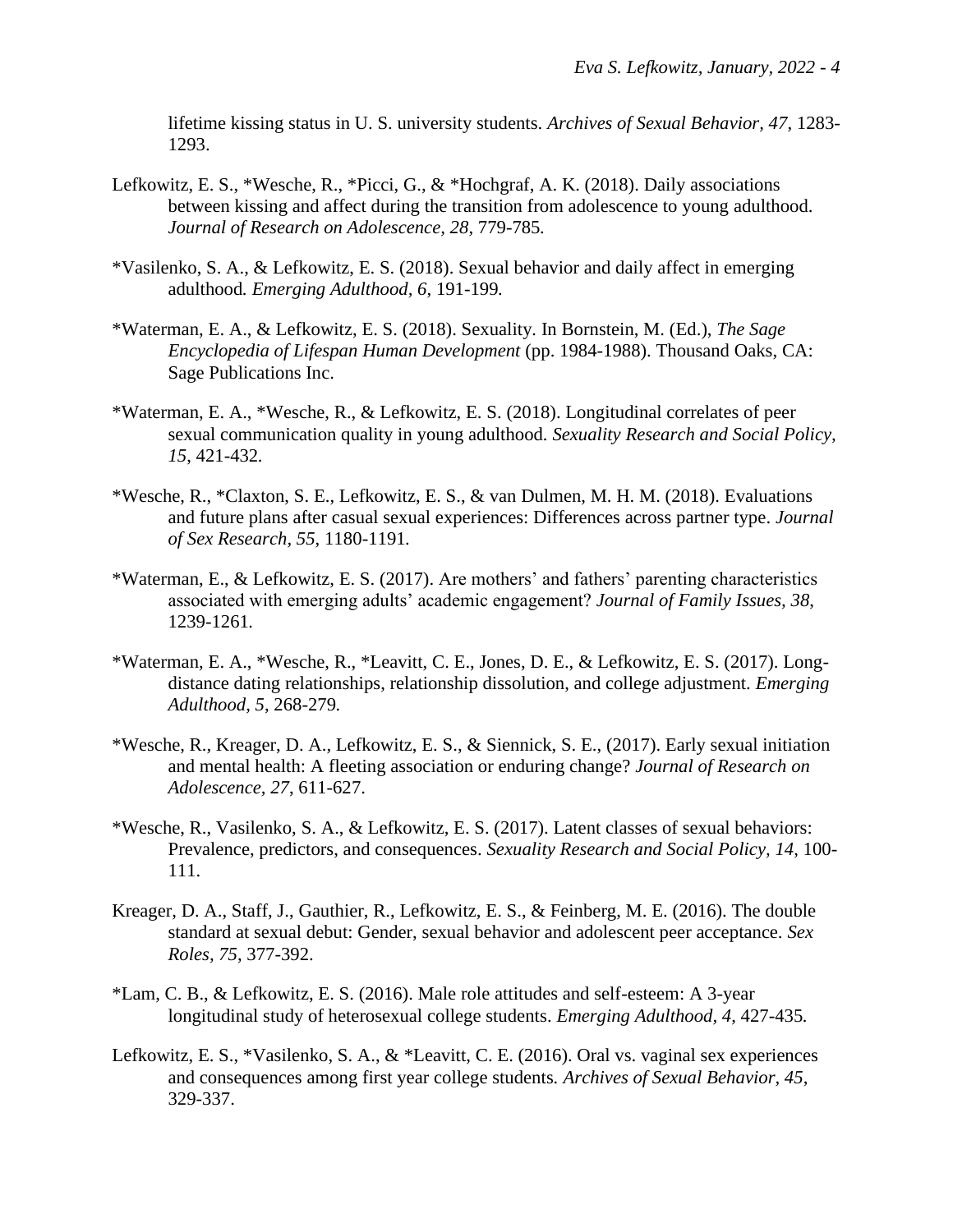- Lefkowitz, E. S., \*Waterman, E. A., \*Morgan, N., & Maggs, J. L. (2016). College students' perceptions of the links between alcohol use and sex. *Emerging Adulthood, 4*, 272-283*.*
- \*Wesche, R., \*Espinosa-Hernandez, G. E. & Lefkowitz, E. S. (2016). Gender's role in misperceptions of peers' sexual motives. *Sexuality and Culture, 20*, 1003-1019*.*
- \*Maas, M. K., & Lefkowitz, E. S. (2015). Sexual esteem in emerging adulthood: Associations with sexual behavior, contraception use and romantic relationships. *Journal of Sex Research, 52*, 795-806*.*
- \*Maas, M. K., \*Shearer, C. L., Lefkowitz, E. S., & \*Gillen, M. M. (2015). Sex rules: Emerging adults' perceptions of gender's impact on sexuality. *Sexuality and Culture, 19*, 617-636.
- Patrick, M. E., Maggs, J. L., & Lefkowitz, E. S. (2015). Daily associations between drinking and sex among college students: A longitudinal measurement burst design. *Journal of Research on Adolescence, 25*, 377-386.
- \*Vasilenko, S. A., Kreager, D. A., & Lefkowitz, E. S. (2015). Gender, contraceptive attitudes, and condom use in adolescent romantic relationships: A dyadic approach. *Journal of Research on Adolescence, 25*, 51-65*.*
- \*Vasilenko, S. A., \*Maas, M. K., & Lefkowitz, E. S. (2015*).* "It felt good but weird at the same time": Emerging adults' first experiences of six different sexual behaviors. *Journal of Adolescent Research, 30*, 586-606*.*
- Lefkowitz, E. S., \*Kelly, K. M., \*Vasilenko, S. A., & Maggs, J. L. (2014). Correlates of human papillomavirus vaccination among female university students. *Women and Health, 54*, 487-501.
- Lefkowitz, E. S., \*Shearer, C. L., \*Gillen, M. M., & \*Espinosa-Hernandez, G. (2014). How gendered attitudes relate to women's and men's sexual behaviors and beliefs. *Sexuality & Culture, 18*, 833-846.
- Lefkowitz, E. S., & \*Vasilenko, S. A. (2014). Healthy sex and sexual health: New directions for studying outcomes of sexual health. In E. S. Lefkowitz & S. A. Vasilenko (Eds), *New Directions for Child and Adolescent Development*: *Positive and negative outcomes of sexual behavior, 144* (pp. 87-98). San Francisco: Jossey-Bass.
- \*Vasilenko, S. A., & Lefkowitz, E. S. (2014). Changes in religiosity after first intercourse in the transition to adulthood. *Psychology of Religion and Spirituality, 6*, 310-315*.*
- \*Vasilenko, S. A., Lefkowitz, E. S., & Welsh, D. P. (2014). Is sexual behavior healthy for adolescents? A conceptual framework for research on adolescent sexual behavior and physical, mental, and social health. In E. S. Lefkowitz & S. A. Vasilenko (Eds), *New Directions for Child and Adolescent Development*: *Positive and negative outcomes of sexual behavior, 144* (pp. 3-19). San Francisco: Jossey-Bass.

\*Cichy, K. E., Lefkowitz, E. S., Davis, E., & Fingerman, K. (2013). "You are such a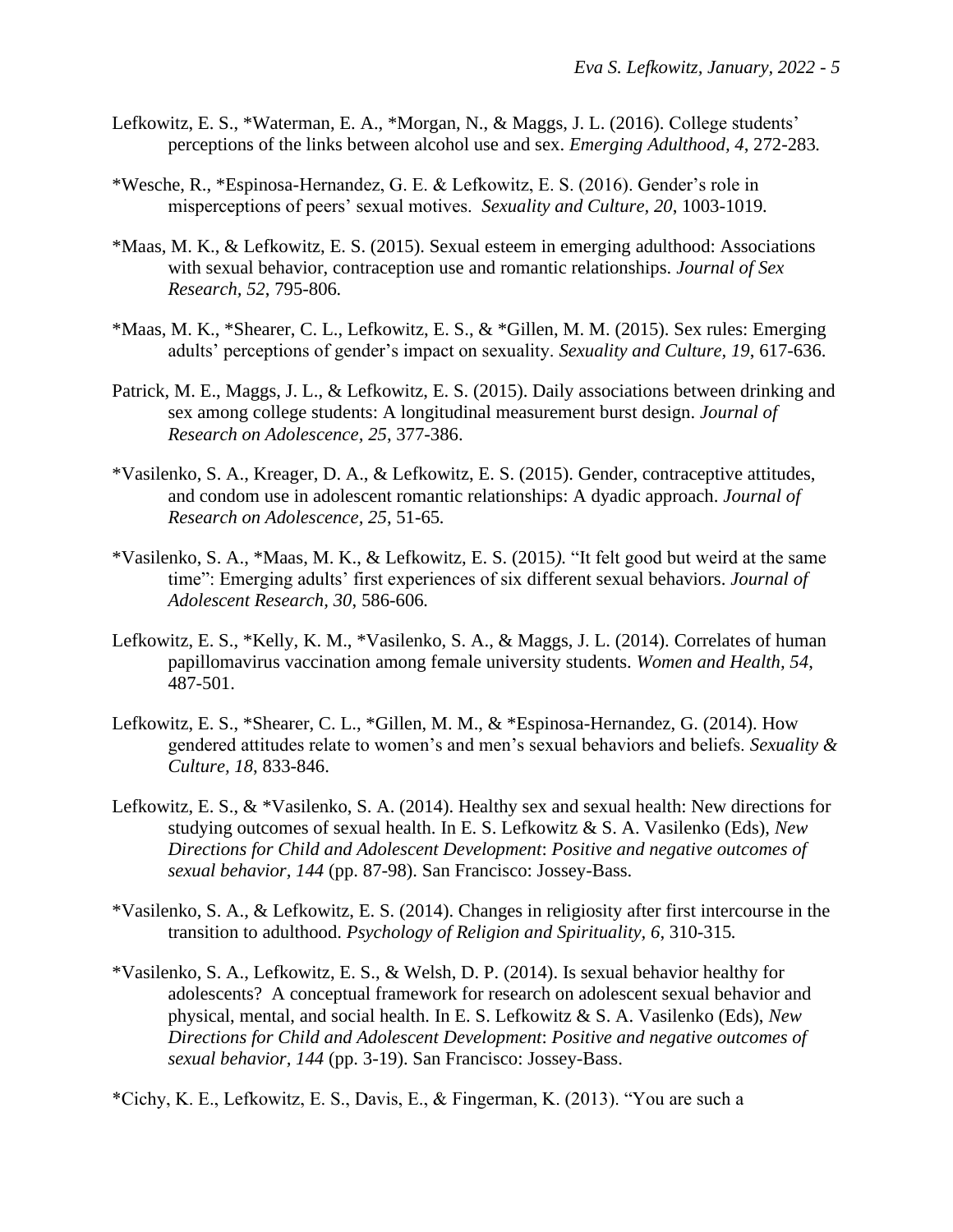disappointment!": Negative emotions and parents' perceptions of adult children's lack of success*. Journal of Gerontology: Psychological Sciences, 68*, 893-901.

- \*Cichy, K., E., Lefkowitz, E. S., & Fingerman, K. L. (2013). Conflict engagement and conflict disengagement during interactions between adults and their parents*. Journals of Gerontology: Psychological Sciences, 68,* 31-40.
- \*Lam, C. B., & Lefkowitz, E. S. (2013). Risky sexual behaviors in emerging adults: Longitudinal changes and within-person variations. *Archives of Sexual Behavior, 43*, 523-532.
- \*Vasilenko, S. A. \*Duntzee, C., \*Zheng, Y., & Lefkowitz, E. S. (2013). Testing two process models of religiosity and sexual behavior. *Journal of Adolescence, 36*, 667-673.
- \*Gillen, M. M., & Lefkowitz, E. S. (2012). Gender and racial/ethnic differences in body image development among college students. *Body Image, 9*, 126-130*.*
- Lefkowitz, E. S., \*Patrick, M., \*Morgan, N., \*Bezemer, D. H., & \*Vasilenko, S. A. (2012). State Patty's Day: College student drinking and local crime increased on a student-constructed holiday. *Journal of Adolescent Research, 27*, 323-350.
- Lefkowitz, E. S., \*Vukman, S. N., & Loken, E. (2012). Young adults in a wireless world. In A. Booth, S. L. Brown, N. S. Lansdale, W. D. Manning, & S. M. McHale (Eds.), *Early adulthood in a family context* (pp. 45-56). New York: Springer.
- \*Vasilenko, S. A., Lefkowitz, E. S., & Maggs, J. L. (2012). Short-term positive and negative consequences of sex based on daily reports among college students. *Journal of Sex Research, 49*, 558-569.
- \*Gillen, M. M., & Lefkowitz, E. S. (2011a). The 'freshman 15': Trends and predictors in a sample of multiethnic men and women*. Eating Behaviors, 12*, 261-266.
- \*Gillen, M. M., & Lefkowitz, E. S. (2011b). Body size perceptions in racially/ethnically diverse men and women: Implications for body image and self-esteem. *North American Journal of Psychology, 13*, 447-467.
- Lefkowitz, E. S., \*Gillen, M. M., & \*Vasilenko, S. A. (2011). Putting the romance back into sex: Sexuality in romantic relationships. In F. D. Fincham & M. Cui (Eds.), *Romantic relationships in emerging adulthood* (pp. 213-233). New York: Cambridge University Press.
- \*Patrick, M. E., \*Morgan, N., Maggs, J. L., & Lefkowitz, E. S. (2011). "I got your back": Friends' understandings regarding college student Spring Break behavior. *Journal of Youth and Adolescence, 40*, 108-120.
- \*Pitzer, L., Fingerman, K. L., & Lefkowitz, E. S. (2011). Development of the Parent Adult Relationship Questionnaire (PARQ). *International Journal of Aging and Human Development, 72*, 111-135.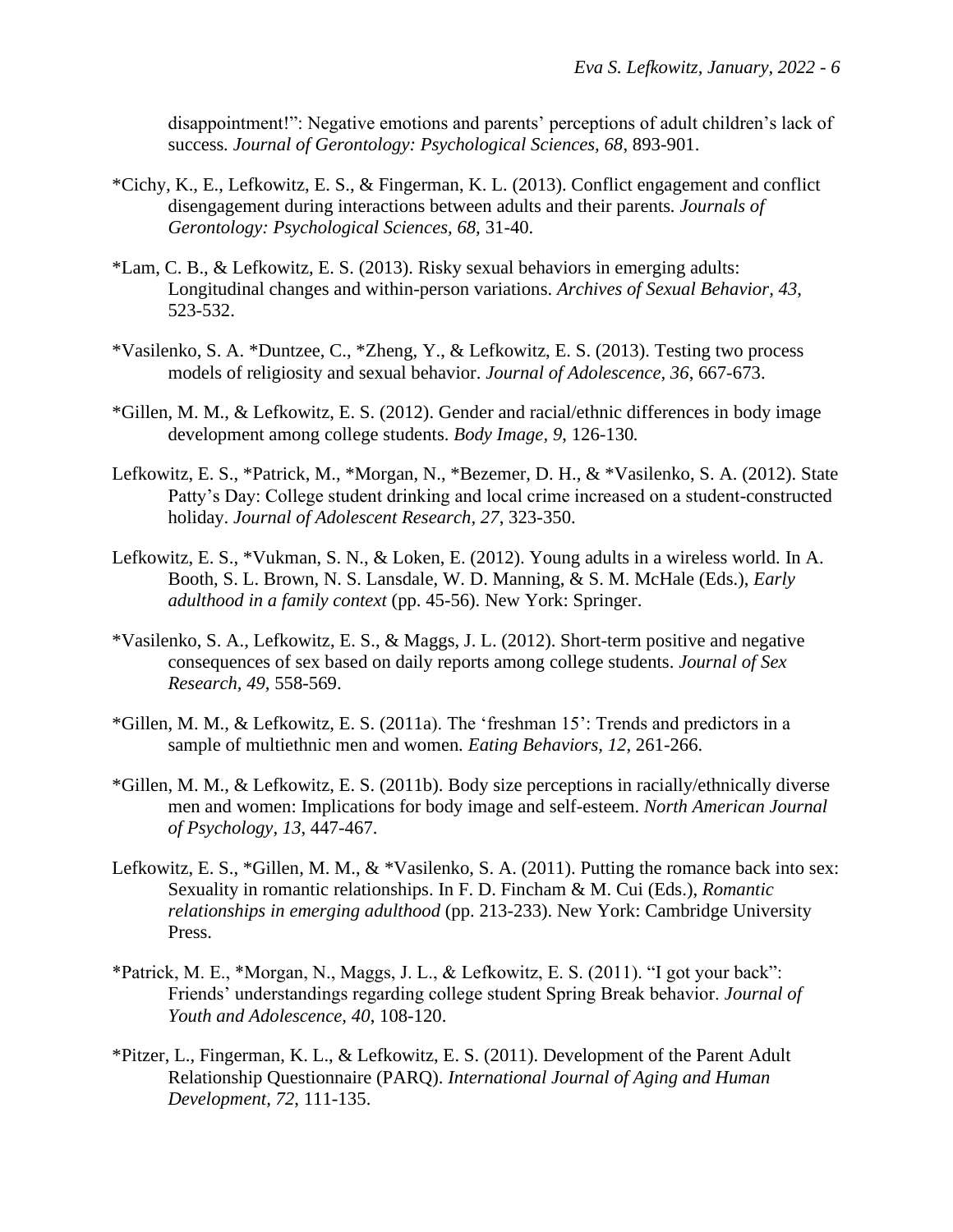- \*Vasilenko, S. A., Ram, N., & Lefkowitz, E. S. (2011). Body image and first sexual intercourse in late adolescence*. Journal of Adolescence, 34*, 327-325.
- \*Stoppa, T. M., & Lefkowitz, E. S. (2010). Religiosity during the transition to college. *Journal of Research on Adolescence, 20*, 23-38.
- Birditt, K. S., \*Miller, L. M., Fingerman, K. L., & Lefkowitz, E. S. (2009). Tensions in the parent and adult child relationship: Links to solidarity and ambivalence. *Psychology and Aging, 24*, 287-295*.*
- \*Espinosa-Hernandez, G., & Lefkowitz, E. S. (2009). Sexual behaviors and attitudes and ethnic identity during college. *Journal of Sex Research, 46*, 471-482.
- \*Gillen, M. M., & Lefkowitz, E. S. (2009). Emerging adults' perceptions of messages about physical appearance. *Body Image: An International Journal of Research, 6*, 178-195.
- \*Birditt, K. S., Fingerman, K. L., Lefkowitz, E. S. & \*Kamp Dush, C. M. (2008). Parents perceived as peers: Filial maturity in adulthood. *Journal of Adult Development, 15*, 1-12*.*
- Fingerman, K. L., \*Pitzer, L., Lefkowitz, E. S., Birditt, K. S., & Mroczek, D. (2008). Ambivalent relationship qualities between adults and their parents: Implications for both parties' well being. *Journal of Gerontology: Psychological Sciences, 63*, 362-271.
- \*Hay, E. L., Fingerman, K. L., & Lefkowitz, E. S. (2008). The worries adult children and their parents experience for one another. *International Journal of Aging and Human Development, 67*, 101-127*.*
- \*Boone, T. L., & Lefkowitz, E. S. (2007). Mother-adolescent health communication: Are all conversations created equally? *Journal of Youth and Adolescence, 36,* 1038-1047.
- \*Cichy, K., E., Fingerman, K. L., & Lefkowitz, E. S. (2007). Age differences in types of interpersonal tensions. *International Journal of Aging and Human Development, 64*, 171- 193*.*
- \*Cichy, K., E., Lefkowitz, E. S., & Fingerman, K. L. (2007). Generational differences in gender attitudes between parents and grown offspring. *Sex Roles, 57*, 825-836.
- \*Hay, E. L., Fingerman, K. L., & Lefkowitz, E. S. (2007). The experience of worry in parentadult offspring relationships. *Personal Relationships, 14*, 605-622.
- Lefkowitz, E. S., & \*Espinosa-Hernandez, G. (2007). Sex-related communication with mothers and close friends during the transition to university*. Journal of Sex Research, 44*, 17-27*.*
- Nadeem, E., Romo, L. F., Sigman, M., Lefkowitz, E. S., & Au, T. K. (2007). The validity of observational measures in detecting optimal maternal communication styles: Evidence from European Americans and Latinos. *Journal of Research on Adolescence, 17*, 153- 168.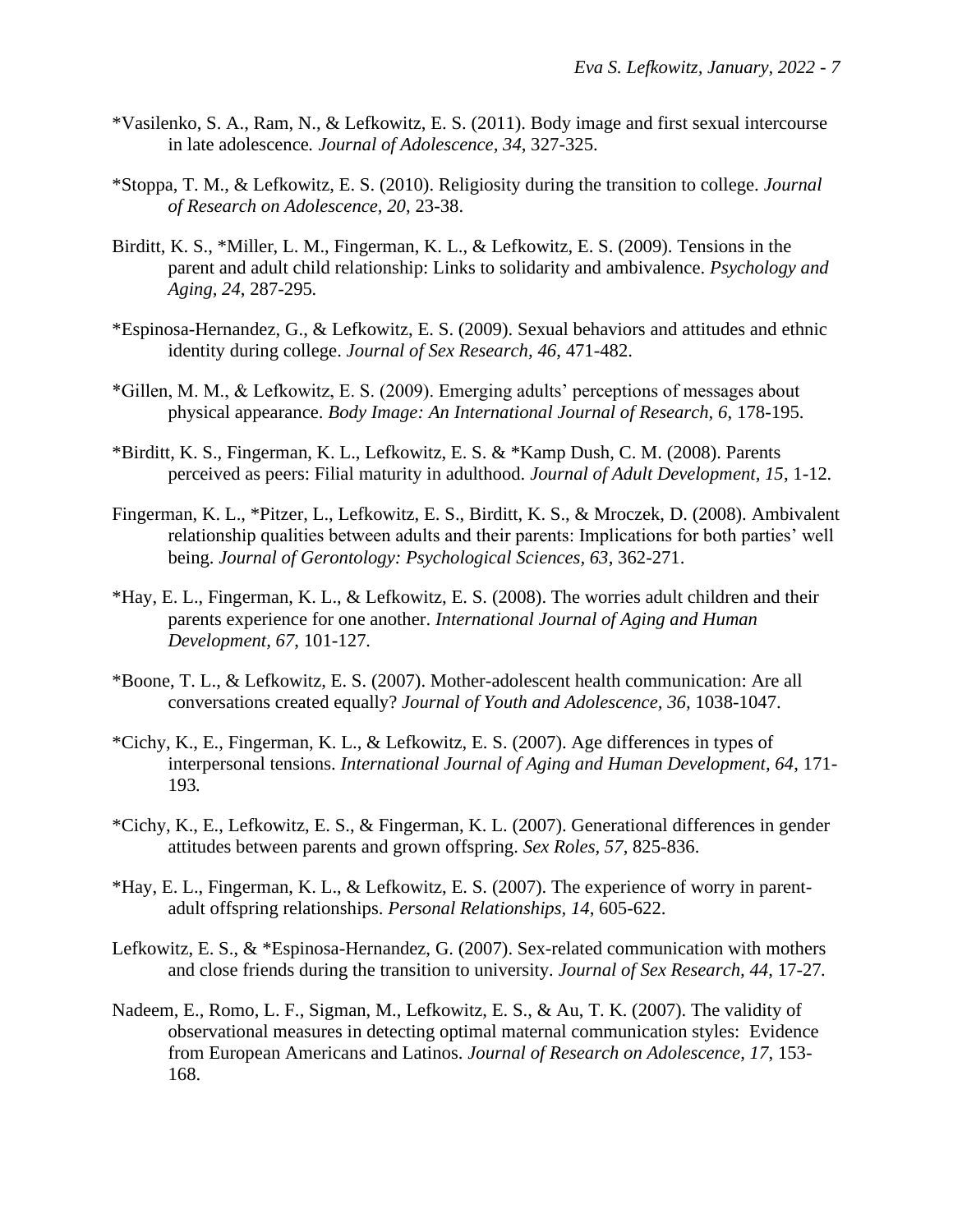- Fingerman, K. F., \*Chen, P. C., \*Hay, E., \*Cichy, K. E., & Lefkowitz, E. S. (2006). Ambivalent reactions in the parent and offspring relationship. *Journal of Gerontology: Psychological Science, 61B*, 152-160.
- \*Gillen, M. M., Lefkowitz, E. S., & \*Shearer, C. L. (2006). Does body image play a role in risky sexual attitudes and behaviors? *Journal of Youth and Adolescence, 35*, 243-255*.*
- \*Gillen, M. M., & Lefkowitz, E. S. (2006). Gender role development and body image among male and female first year college students. *Sex Roles, 55*, 25-37.
- Lefkowitz, E. S., & \*Stoppa, T. M. (2006). Positive sexual communication and socialization in the parent-adolescent context. In L. M. Diamond (Ed.), *New Directions for Child and Adolescent Development: Rethinking positive adolescent female sexual development, 112* (pp. 39-55). San Francisco: Jossey-Bass.
- Corona, R.A., Lefkowitz, E. S., Sigman, M., & Romo, L. F. (2005). Latino adolescents' adjustment, maternal depressive symptoms, and the mother-adolescent relationship. *Family Relations, 54*, 386-399.
- Lefkowitz, E. S. (2005). "Things have gotten better": Developmental changes among emerging adults after the transition to university. *Journal of Adolescent Research, 20*, 40-63.
- Lefkowitz, E. S., & \*Gillen, M. M. (2005). "Sex is just a normal part of life": Sexuality in emerging adulthood. Arnett, J.J., & Tanner, J.L. (Eds.). *Emerging adults in America: Coming of age in the 21st century* (pp. 235-255)*.* Washington, DC: American Psychological Association.
- \*Shearer, C. L., \*Hosterman, S. J., \*Gillen, M. M, & Lefkowitz, E. S. (2005). Are traditional gender roles associated with risky sexual behavior and attitudes about condom use? *Sex Roles, 52*, 311-324.
- \*Boone, T. L., & Lefkowitz, E. S. (2004). Safer sex and the Health Belief Model: Considering the contributions of peer norms and socialization factors. *Journal of Psychology and Human Sexuality, 16*, 51 - 68.
- Lefkowitz, E. S., \*Boone, T. L., & \*Shearer, C. L. (2004). Communication with best friends about sex-related topics during emerging adulthood. *Journal of Youth and Adolescence, 33*, 339-351.
- Lefkowitz, E. S., \*Gillen, M. M., \*Shearer, C. L., & \*Boone, T. L. (2004). Religiosity, sexual behaviors, and sexual attitudes during emerging adulthood. *Journal of Sex Research, 41,*  $150 - 159.$
- \*Boone, T. L., Lefkowitz, E. S., Romo, L. F., Corona, R., Sigman, M., & Au, T. K. (2003). Mothers' and adolescent's perceptions of AIDS vulnerability. *International Journal of Behavioral Development, 27*, 347 – 354.

Lefkowitz, E. S., \*Boone, T. L., Au, T. K., & Sigman, M. (2003). No sex or safe sex? Mothers'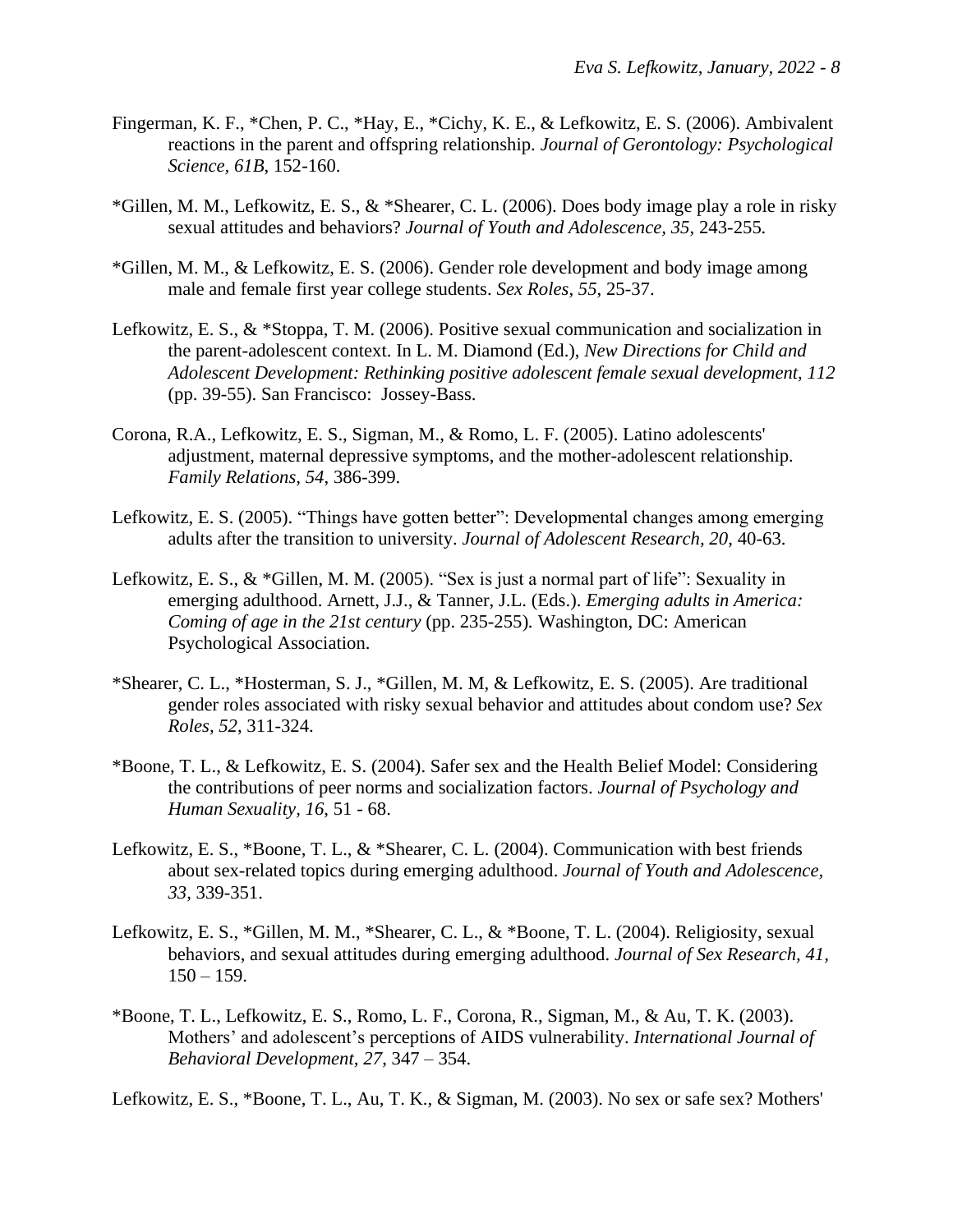and adolescents' discussions about abstinence and safer sex. *Health Education Research, 18*, 341 – 351.

- Lefkowitz, E. S., & Fingerman, K. L. (2003). Positive and negative emotional feelings and behaviors in mother-daughter ties in late life. *Journal of Family Psychology, 17*, 607 - 617.
- Lefkowitz, E. S. (2002). Beyond the yes-no question: Measuring parent-child communication about sexual topics. In S. S. Feldman, & D. A. Rosenthal (Eds). *New Directions for Child and Adolescent Development, 97, Talking sexuality: Parent-adolescent communication* (pp. 43 – 56). San Francisco: Jossey-Bass.
- Lefkowitz, E. S., \*Boone, T. L., Sigman, M. D., & Au, T. K. (2002). He said, she said: Gender differences in self-reported and observed conversations about sexuality. *Journal of Research on Adolescence, 12*, 217 – 242.
- Romo, L. F., Lefkowitz, E. S., Sigman, M., Au, T. K. (2002). A longitudinal study of maternal messages about dating and sexuality and their influence on Latino adolescents. *Journal of Adolescent Health, 31*, 59 – 69.
- Romo, L.F., Lefkowitz, E. S., Sigman, M., & Au, T. K. (2001). Determinants of motheradolescent communication about sex in Latino families. *Journal of Adolescent and Family Health, 2*, 72 - 82.
- Lefkowitz, E. S., Romo. L. F., Corona, R., Au, T. K., & Sigman, M. (2000). How Latino American and European American adolescents discuss conflicts, sexuality, and AIDS with their mothers. *Developmental Psychology, 36*, 315-325.
- Lefkowitz, E. S., Sigman, M. D. & Au, T. K. (2000). Helping mothers discuss sexuality and AIDS with adolescents. *Child Development, 71*, 1383-1394.
- Frost, A. K., Reinherz, H. Z., Pakiz-Camras, B., Giaconia, R. M, & Lefkowitz, E. S. (1999). Risk factors for depressive symptoms in late adolescence: A longitudinal community study. *American Journal of Orthopsychiatry, 69*, 370-381.
- Lefkowitz, E. S., Kahlbaugh, P., Au, T. K., & Sigman, M. (1998). A longitudinal study of AIDS conversations between mothers and adolescents. *AIDS Education and Prevention, 10*, 351-365.
- Kahlbaugh, P., Lefkowitz, E. S., Sigman, M., & Valdez, P. (1997). The affective nature of mother-adolescent communication concerning sexuality and conflict. *Journal of Research on Adolescence, 7*, 221-239.
- Lefkowitz, E. S., Kahlbaugh, P., & Sigman, M. D. (1996). Turn-taking in mother-adolescent conversations about sexuality and conflict. *Journal of Youth and Adolescence, 25*, 307- 321.

Reinherz, H. Z., Giaconia, R. M., Lefkowitz, E. S., Pakiz, B. & Frost, A. K. (1993). Prevalence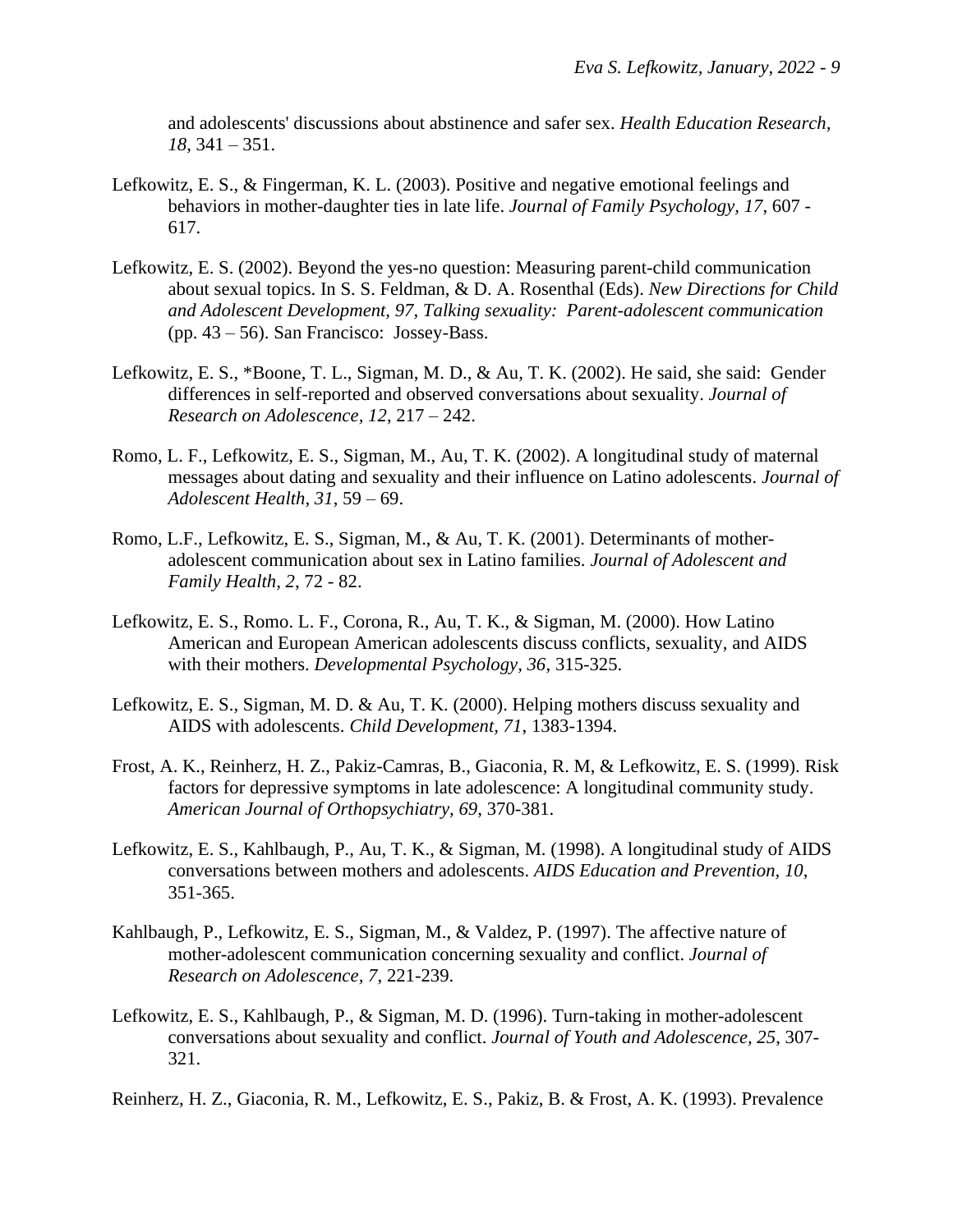of psychiatric disorders in a community population of older adolescents. *Journal of the American Academy of Child and Adolescent Psychiatry, 32*, 369-377.

Reinherz, H. Z., Giaconia, R. M., Pakiz, B., Silverman, A. B., Frost, A. K., & Lefkowitz, E. S. (1993). Psychosocial risks for major depression in late adolescence: A longitudinal community study. *Journal of the American Academy of Child and Adolescent Psychiatry, 32*, 1155-1162.

Manuscripts submitted:

- \*Clark, A., Zimmerman, C., & Lefkowitz, E. S. (2021). *Sexual and affectionate behaviors in asexual and allosexual adults*. [Manuscript submitted for publication; received revise and resubmit]
- \*Hanna-Walker, V., \*Lawrence, S. E., \*Zhang, Y., \*Clark, A. N., & Lefkowitz, E. S. (2022). *"It's like an elephant in the room with my family": LGBTQ+ college students' identity expression during the COVID-19 pandemic.* [Manuscript submitted for publication].
- \*Lawrence, S. E., \*Walters, T. L., \*Farina, R. E., & Lefkowitz, E. S. (2021). *College students' sexual motives, experiences, and drinking-related protective behavioral strategies.*  [Manuscript submitted for publication].
- Lefkowitz, E. S., & \*Walters, T. L. (2021). *Selection and influence effects of living on vs. off campus.* [Manuscript submitted for publication; received revise & resubmit].
- Vasilenko, S. A., \*Walters, T. L., Clark, A., & Lefkowitz, E. S. (2021). *Positive, negative, or mixed feelings? A person-centered approach to consequences of first vaginal intercourse.* [Manuscript submitted for publication].
- \*Walters, T. L., \*Hanna-Walker, V., \*Clark, A. N., \*Farina, R. E., & Lefkowitz, E. S. (2021). *LGBTQ+ college students' relationship satisfaction during the COVID-19 pandemic*. [Manuscript submitted for publication].
- \*Zhang, Y., \*Garcia, M. R., & Lefkowitz, E. S. (2021). *How social support and parent-child relationship quality relate to LGBTQ+ college students' academic challenges during COVID-19.* [Manuscript submitted for publication].

Manuscripts in preparation:

- \*Clark, A. N., \*Walters, T. L., \*Hanna-Walker, V., & Lefkowitz, E. S. (in preparation). *Relationship characteristics and experiences during the COVID-19 pandemic.*
- \*Farina, R. E., \*Hanna-Walker, V., \*Clark, A. N., Walters, T. L., & Lefkowitz, E. S. (in preparation). *Changes in LGBTQ+ college students' sexual behaviors and pornography use during the COVID-19 pandemic*.
- \*Hanna-Walker, V., Wesche, R., \*Walters, T. L., Leavitt, C. E., & Lefkowitz, E. S. (in preparation). *Religiosity, sexual motivations, and sexual behavior across college.*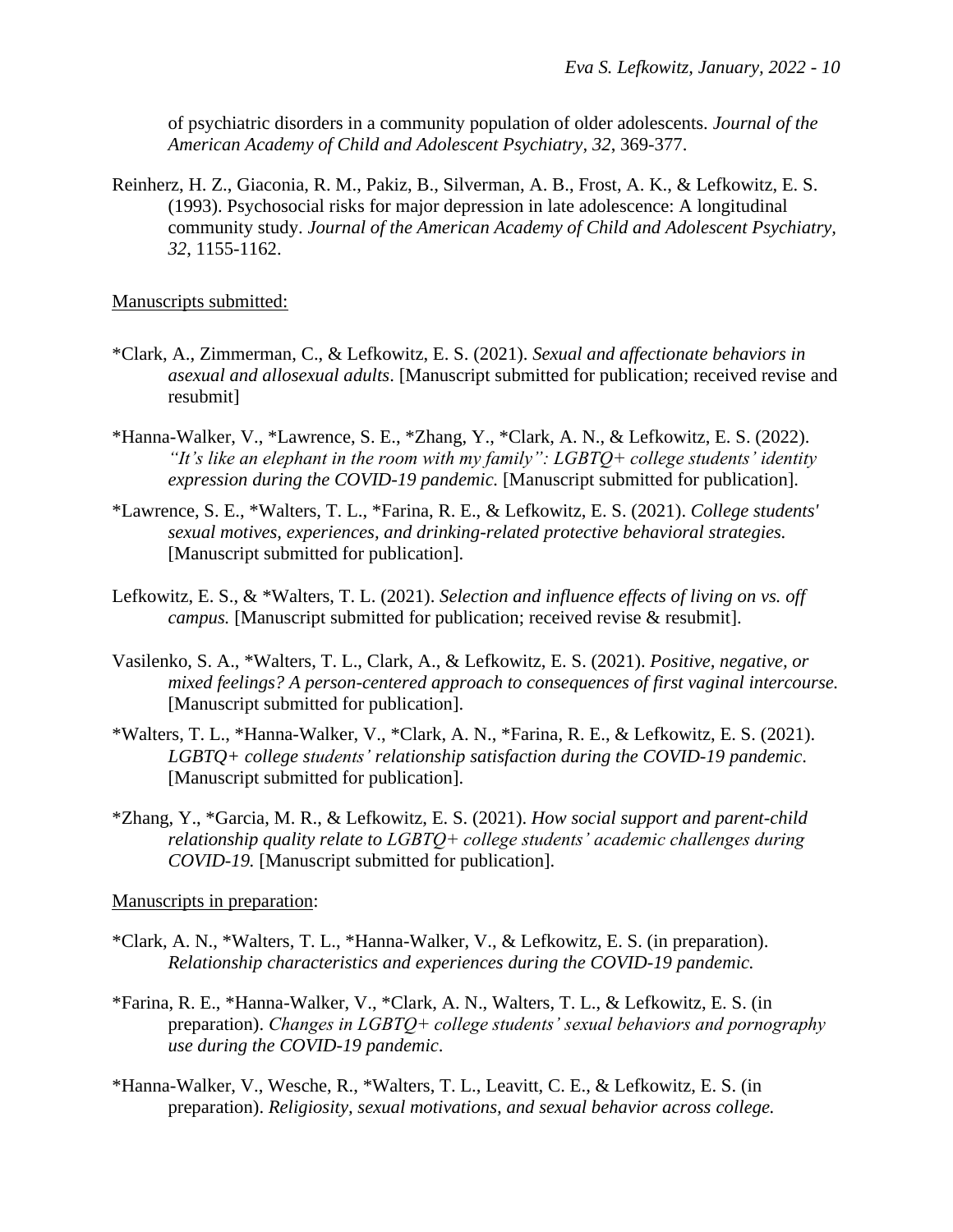- \*Lawrence, S. E., \*Zhang, Y., \*Hanna-Walker, V., & Lefkowitz, E. S. (in preparation). *Sexual orientation and gender identity expression, internalized stigma, and well-being during the COVID-19 pandemic: A mixed methods study.*
- Lefkowitz, E., S., Cichy, K., E., & Sherman-Wilkins, K. J. (in preparation). *Gerolescence: Rethinking the "Third Age" for the 21st Century*.
- Lefkowitz, E. S., Waterman, E. A., \*Clark, A. N., \*Walters, T. L., \*Hanna-Walker, V., & \*Farina, R. E. (in preparation). *Sex-related alcohol expectancies: Changes over time and correlates*.
- Lefkowitz, E. S., Wesche, R., & \*Lawrence, S. E. (in preparation). *Romantic relationship experiences shape sexual motives*.
- \*Walters, T. L., \*Hanna-Walker, V., & Lefkowitz, E. S. (in preparation). *Motives for sex and sex-related consequences over time*.
- \*Walters, T. L., \*Hanna-Walker, V., \*Garcia, M., \*Farina, R., & Ward, L. M. (in preparation). *Pornography use, condom attitudes, and casual sex*.

#### Book review

Lefkowitz, E. S. (2004). Review of P. Florsheim (Ed.), Adolescent romantic relations and sexual behavior: Theory, research, and practical implications. *Journal of Social and Personal Relationships, 21*, 545.

# **PRESENTATIONS**

#### Invited Presentations:

- Lefkowitz, E. S. (2021, April). *Sexual Assault Awareness Month panel discussion*. Women's Center, University of Connecticut.
- Lefkowitz, E. S. (2019, May). *Understanding young adult sexual health within a lifespan developmental framework*. Keynote speaker for UConn Early College Experience, HDFS 1070 training, Storrs, CT.
- Lefkowitz, E. S. (2019, April). *Managing your online presence.* Invited professional development seminar presented at the Neag College of Education, Storrs, CT.
- Lefkowitz, E. S. (2018, April). Panelist. *Considering the future of developmental science.* Invited panel presented at the Society for Research on Adolescence, Minneapolis, MN.
- Lefkowitz, E. S. (2017, October). *Sexual health in adolescence and the transition to adulthood.*  CLAS Alumni Reception speaker before the CT Repertory Theater presentation of the Importance of Being Earnest. Storrs, CT.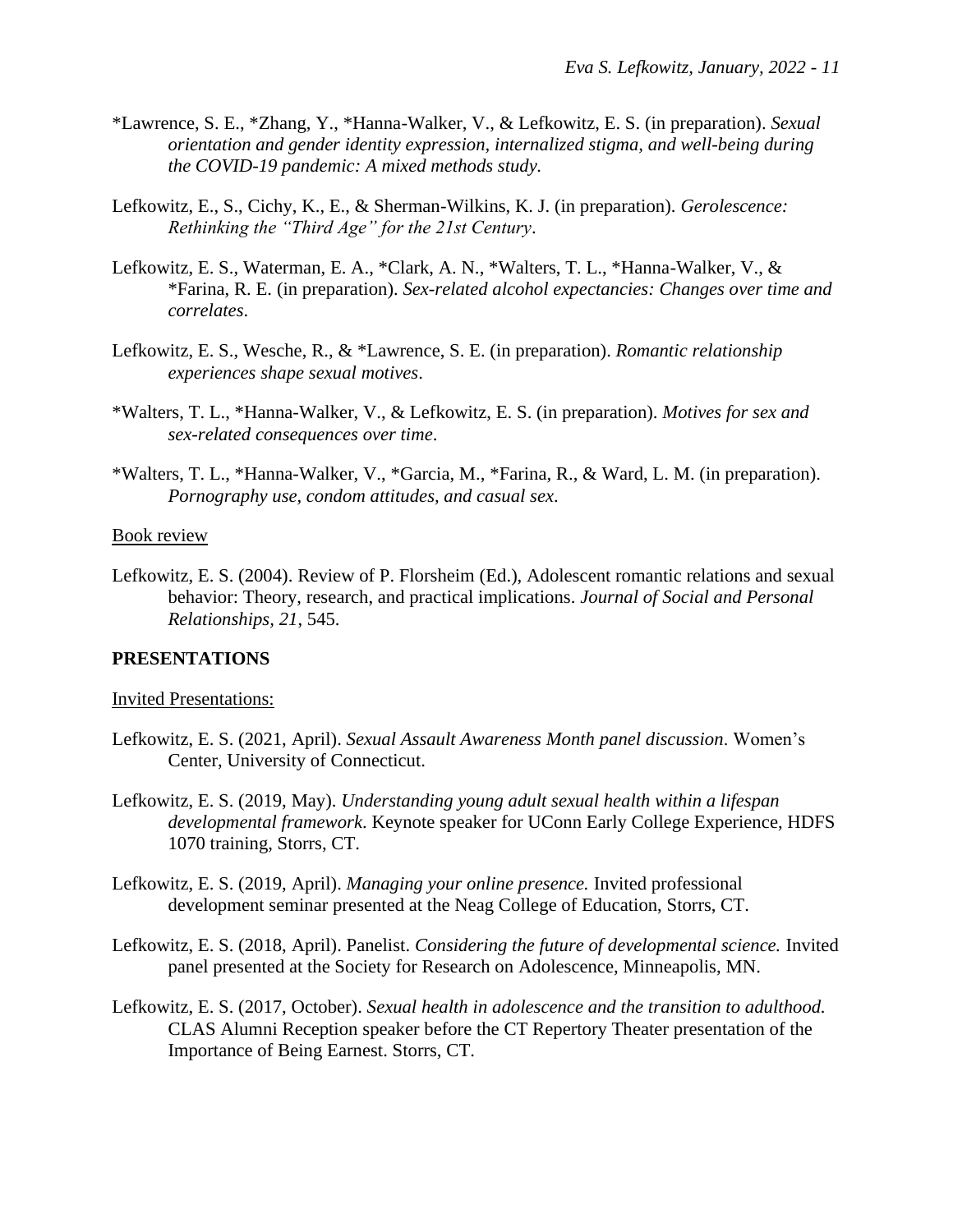- Lefkowitz, E. S. (2016, March). *The role of romance in sexual relationships: Research observations and future directions*. Invited presentation at the Romantic Relationships pre-conference, Society for Research on Adolescence, Baltimore, MD.
- Lefkowitz, E. S. (2016, January). *Sexual health in adolescence and the transition to adulthood.* Invited presentation to the Department of Human Development and Family Studies, University of Connecticut, Storrs, CT.
- Lefkowitz, E. S. (2015, October). Discussant. *Sex and romance: Does the relationship matter?*  Invited co-chair and discussant for pre-conference at the Society for the Study of Emerging Adulthood, Miami, FL.
- Lefkowitz, E. S. (2015, January). Panelist. *Becoming a representative in your discipline*. Invited plenary session at Schreyer Institute for Teaching Excellence Professional Development for Grad Students and Post Docs, Penn State, University Park, PA.
- Lefkowitz, E. S. (2014, March). Moderator. *Moving into mid-career*. Invited roundtable presented at the Society for Research on Adolescence, Austin, TX.
- Lefkowitz, E. S. (2014, February). *Sexual health in adolescence and the transition to adulthood*. Invited colloquium presented at Ohio State University, Columbus, OH.
- Lefkowitz, E. S. (2013, October). *Sexual health in emerging adulthood: Characteristics, predictors, and outcomes*. Invited master lecture presented at the Society for the Study of Emerging Adulthood, Chicago, IL.
- Lefkowitz, E. S. (2013, October). *Understanding sexual health in the transition to adulthood.* Invited colloquium presented at Department of Psychology, Brandeis University, Waltham, MA.
- Lefkowitz, E. S. (2013, February*). Sexual health in the transition to adulthood*. Invited colloquium presented at the Department of Psychology, Kent State University, OH.
- Lefkowitz, E. S. (2012, March). *Coffee and conversation: Mentoring undergrad and grad students*. Roundtable presented at the Society for Research on Adolescence, Vancouver, Canada.
- Lefkowitz, E. S. (2011, October). Moderator. *Does brain development promote risk behavior in emerging adulthood—or not?* Debate between Beatriz Luna and Howard Sercombe at the joint meetings of the Conference of Emerging Adulthood and the Society of the Study of Human Development, Providence, RI.
- Lefkowitz, E. S. (2004, April). *Conversations between adults and their parents about emotionally charged topics.* Invited colloquium presented at the Institute of Child Development, University of Minnesota, MN.
- Lefkowitz, E. S. (2004, April). *Observing gendered behaviors between emerging adults.* Invited conversation hour paper presented at the Interpersonal Relationships Research Program,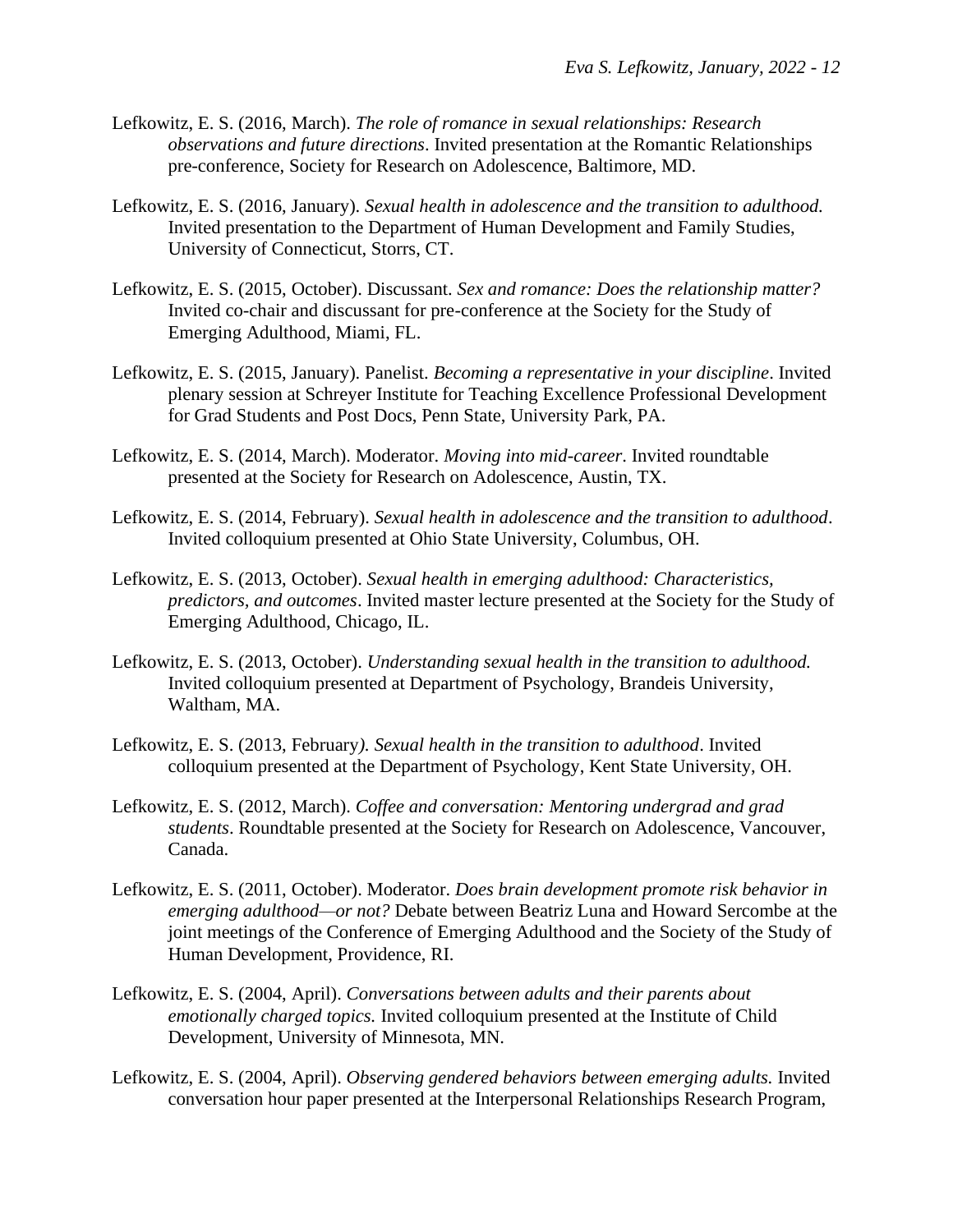University of Minnesota, MN.

- Lefkowitz, E. S. (2003, March). *Using observational methods to examine gendered behaviors.*  Invited paper presented at the NICHD Workshop on the Influence of Gender on HIV Risk. National Institute of Child Health and Human Development, Bethesda, MD.
- Lefkowitz, E. S. (2002, October). *How mothers discuss sex-related issues with their adolescent children.* Invited paper presented at the Teen Pregnancy Prevention Conference, University Park, PA.
- Lefkowitz, E. S. (1999, October). *Mother/child communication during the transition to adolescence.* Invited paper presented at Settings and Situations: Emerging HIV/STD Risk in Children and Youth, NIMH Center for Medical Health Research on AIDS, Bethesda, MD.

Peer Reviewed Presentations:

- \*Hanna-Walker, V., \*Walters, T. L., Wesche, R., Leavitt, C. E., & Lefkowitz, E. S. (2022, March). *How variation in religiosity relates to sexual behaviors and motivations.* Poster to be presented at the Society for Research on Adolescence, New Orleans, LA.
- \*Lawrence, S. E., \*Hanna-Walker, V., \*Clark, A. N, \*Walters, T. L., \*Lindsay, S. E., & Lefkowitz, E. S. (2022, March). *"It's like an elephant in the room with my family:" LGBTQ+-identity expression in the time of COVID-19.* Poster to be presented at the Society for Research on Adolescence Conference, New Orleans, LA.
- Lefkowitz, E. S., \*Caba, A., \*Hanna-Walker, V., \*Lindsay, S., & Watson, R. J. (2022, March). *Correlates of sexual orientation and gender identity disclosure to parents among LGBTQ+ college students*. Poster to be presented at the Society for Research on Adolescence, New Orleans, LA.
- \*Walters, T. L., \*Hanna-Walker, V., \*Clark, A. N., \*Farina, R. E., & Lefkowitz, E. S. (2021, November). *LGBTQ+ couples' relationships during COVID-19* [Paper presentation]. Society for the Study of Emerging Adulthood Virtual Conference.
- Lawrence, S. E., \*Walters, T. L., \*Clark, A. N., \*Zhang, Y., \*Hanna-Walker, V., \*Farina, R. E., & Lefkowitz, E. S. (2021, April). *LGBTQ+ college students' social distancing during the COVID-19 pandemic*. Poster presented at the Society for Research in Child Development Virtual Conference.
- Lefkowitz, E. S., \*Zhang, Y., \*Clark, A. N, \*Farina, R. E., \*Hanna-Walker, V., \*Walters, T. L., & \*Lawrence, S. E. (2021, April). Parental relationship quality, social support, and LGBTQ+ students' stress during the COVID-19 pandemic. In E. S. Lefkowitz (Chair), *Individual and family functioning in vulnerable populations during the COVID-19 pandemic*. Paper presented at the Society for Research in Child Development Virtual Conference.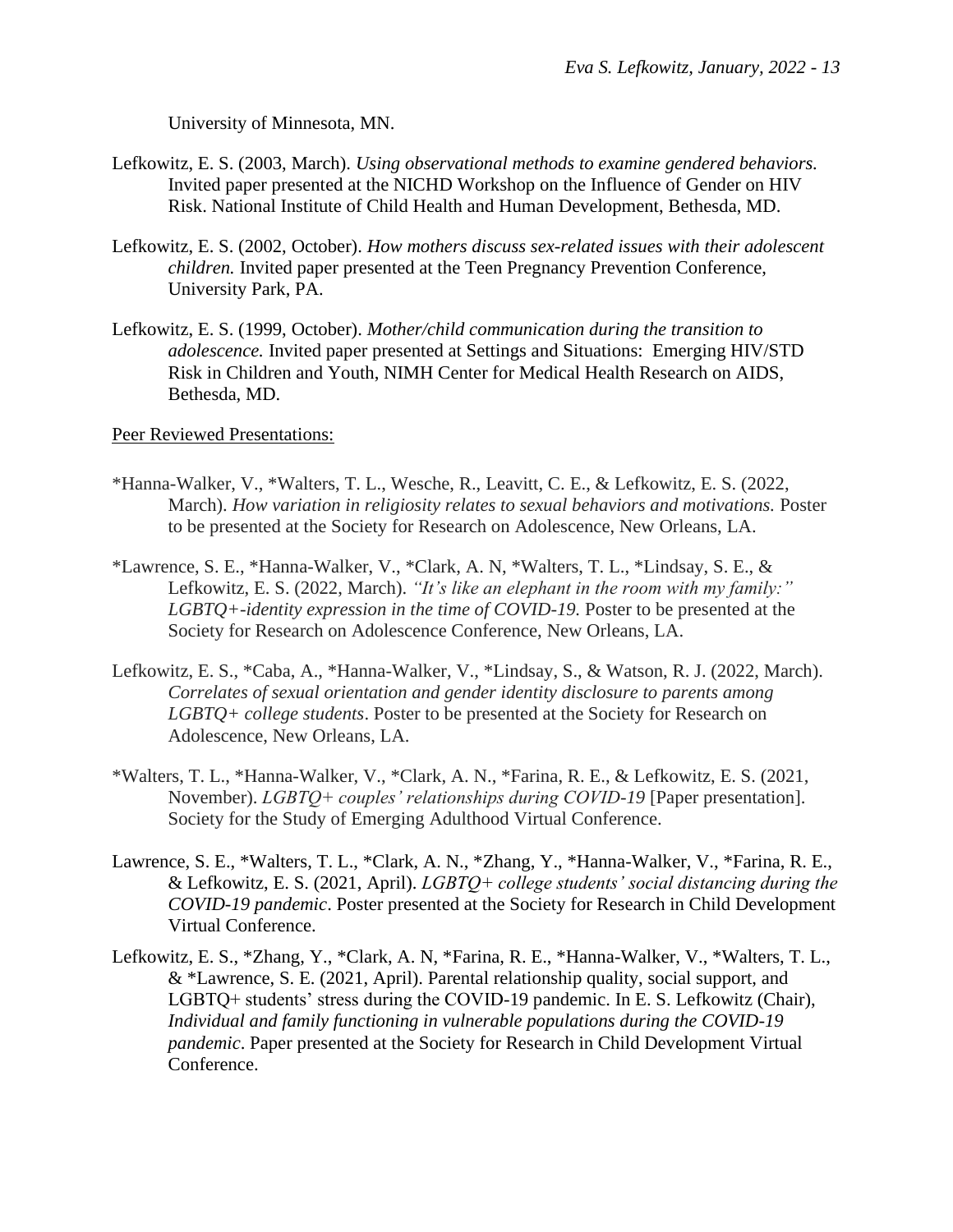- \*Clark, A., \*Walters, T., Vasilenko, S. A., & Lefkowitz, E. S. (2021, March). *Gender differences in the positive and negative consequences of first sexual intercourse*. Poster presented at the Society for Research on Adolescence Virtual Conference.
- Lefkowitz, E. S., Waterman, E. A, & \*Lawrence, S. E. (2021, March). *Sex-related alcohol expectancies: Between-and within-person correlates and changes over time*. Poster presented at Society for Research on Adolescence Virtual Conference.
- Vasilenko, S. A., \*Walters, T., \*Clark, A., & Lefkowitz, E. S. (2021, March). *Positive, negative, or mixed feelings? A person-centered approach to consequences of first sexual intercourse.* Poster presented at Society for Research on Adolescence Virtual Conference.
- Lefkowitz, E. S. (Moderator), Cillessen, A., Gonzales, N., Morgan, E., Reese-Weber, M., & Van Dulmen, M. (2020, March). *The adolescence of your career in administration: Choices, assets, challenges, and contexts.* Panel discussion accepted to the Society for Research on Adolescence, San Diego, CA. (Conference cancelled due to coronavirus).
- Lefkowitz, E. S. (2019, October). Panelist. *Expanding the meaning of "impact": Making space for public scholarship in promotion and tenure.* Discussion session presented at the Society for the Study of Emerging Adulthood, Toronto, Canada.
- Lefkowitz, E. S., \*Wink, M., \*Lawrence, S. E., & Waterman, E. (2019, October). *Sexual experiences and beliefs and drinking-related protective behavioral strategies.* Poster presented at the Society for the Study of Emerging Adulthood, Toronto, Canada.
- Van Dulmen, M., Reese-Webber, M., Morgan, E., & Lefkowitz, E. S. (2019, October). *The job you never knew you wanted: Considering a career in administration.* Innovative session presented at the Society for the Study of Emerging Adulthood, Toronto, Canada.
- \*Lawrence, S. E., \*Wink, M., & Lefkowitz, E. S. (2019, March). *Mother-child sex communication: Do acculturation and ethnic identity matter?* Poster presented at the Society for Research in Child Development, Baltimore, MD.
- Lefkowitz, E. S., Wesche, R., \*Wink, M., & \*Lawrence, S. E. (2019, March). *Sexual motives vary by adolescents' romantic relationship status and commitment.* Poster presented at the Society for Research in Child Development, Baltimore, MD.
- Wesche, R., Kreager, D., Feinberg, M., & Lefkowitz, E. S. (2019, March). *Gendered pathways of peer acceptance and sexual behaviors from adolescence to young adulthood*. Poster presented at the Society for Research in Child Development, Baltimore, MD.
- Lefkowitz, E. S. (2018, April). Discussant. In \*X. Sun (Chair), *The role of family in adolescent*  and young adult romantic and sexual relationships: A call for systems research. Paper presented at the Society for Research on Adolescence, Minneapolis, MN.
- Lefkowitz, E. S., \*Wesche, R., \*Carvalheiro, D., \*Lawrence, S. E., & \*Wink, M. (2018, April). *Daily predictors of contraception and condom use.* Poster presented at the Society for Research on Adolescence, Minneapolis, MN.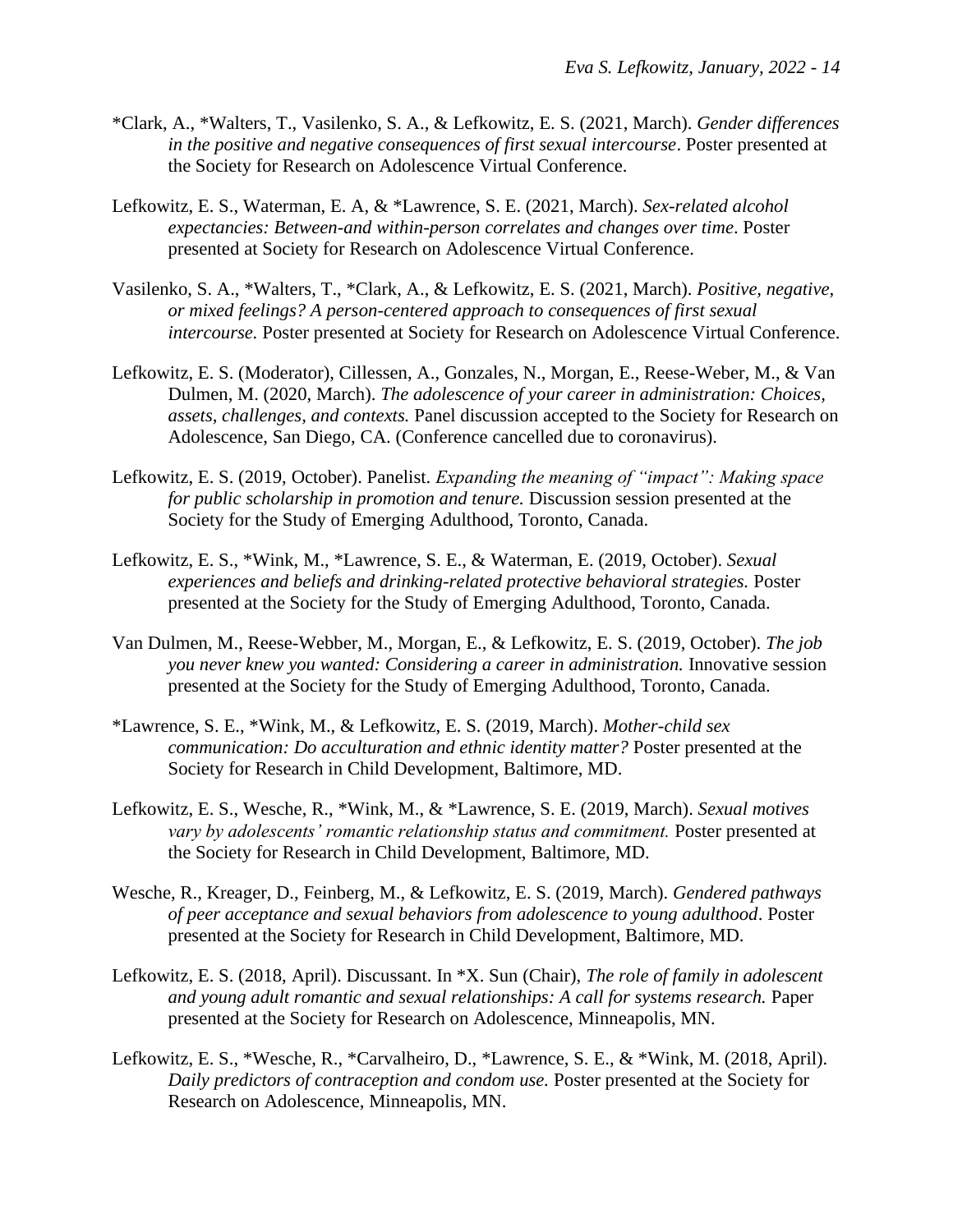- Waterman, E., Wesche, R., Leavitt, C., & Lefkowitz, E. S. (2018, April). Fraternity membership and hostile masculinity: Selection and socialization effects*.* In R. Gordon (Chair), *Longitudinal models of sexual risk across adolescence and young adulthood.* Paper presented at the Society for Research on Adolescence, Minneapolis, MN.
- Wesche, R., Lefkowitz, E. S., & Maggs, J. (2018, April). Drinking, relationship type, sexual behaviors, and consequences of sexual encounters in late adolescence*.* In R. Gordon (Chair), *Longitudinal models of sexual risk across adolescence and young adulthood.*  Paper presented at the Society for Research on Adolescence, Minneapolis, MN.
- \*Leavitt, C. E., Lefkowitz, E. S., Akyil, Y. & Serduk, K., (2017, November). *Cross-cultural differences in relational and sexual health*. Poster presented at the National Conference on Family Relations, Orlando, FL.
- \*Carvalheiro, D. L. & Lefkowitz, E. S. (2017, November). *Does moving off-campus relate to college students' adjustment?* Poster presented at the Society for the Study of Emerging Adulthood, Washington, D.C.
- Lefkowitz, E. S., \*Waterman, E., \*Leavitt, C. E., & \*Carvalheiro, D. L. (2017, November). Changes in college students' sexual behaviors and motivations based on transitioning off campus. In B. W. Scroggs (Chair), *A contextual view of sexuality, health, and well-being in emerging adulthood.* Paper presented at the Society for the Study of Emerging Adulthood, Washington, D.C.
- \*Waterman, E., Lefkowitz, E. S., & Small, M. L. (2017, November). Does alcohol use in large group contexts mediate the association between sex-related alcohol expectancies and rape during college? In B. W. Scroggs (Chair), *A contextual view of sexuality, health, and well-being in emerging adulthood.* Paper presented at the Society for the Study of Emerging Adulthood, Washington, D.C.
- \*Wesche, R., & Lefkowitz, E. S. (2017, November). *Sexual behavior and daily affect: Differences across alcohol use and partner type*. Poster presented at the Society for the Study of Emerging Adulthood, Washington, D.C.
- \*Leavitt, C. E. & Lefkowitz, E. S. (2017, May). *How mindfulness moderates the association between desire discrepancy and satisfaction*. Poster presented at the Society for Prevention Research, Washington, D.C.
- \*Waterman, E., & Lefkowitz, E. S. (2017, May). *College women's experiences of rape: Associations with alcohol use in large groups.* Poster presented at the Society for Prevention Research, Washington, D.C.
- Lefkowitz, E. S. (2017, April). Discussant. In R. Wesche (Chair), *Peers, romantic partners, and drinking: Understanding diverse social influences on alcohol use in adolescence and young adulthood.* Paper presented at the Society for Research in Child Development, Austin, TX.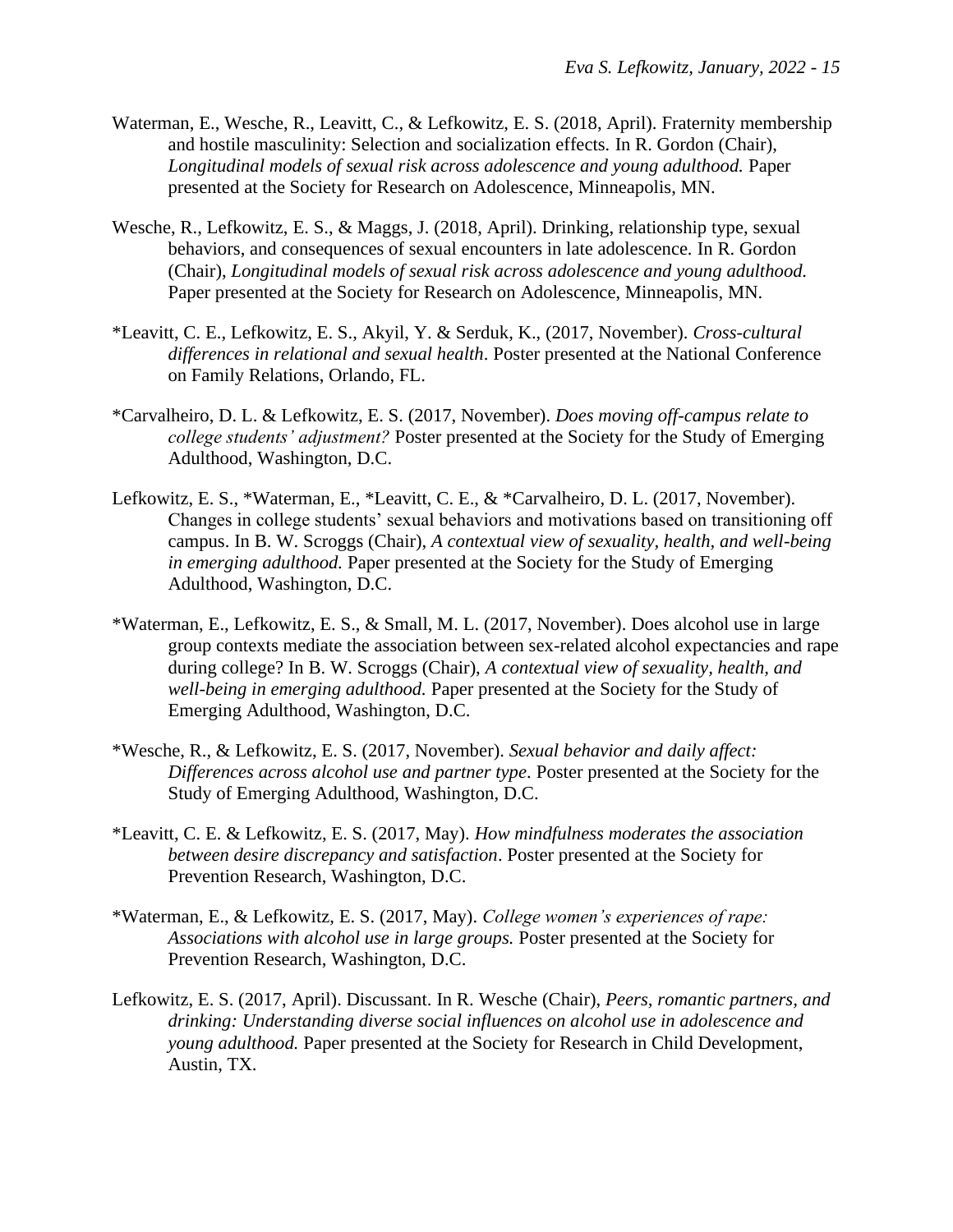- Lefkowitz, E. S., \*Wesche, R., \*Hochgraf, A., & \*Picci, G. (2017, April). Daily associations between kissing and positive and negative affect. In R. Nogueira Avelar e Silva (Chair), *Sexual Development During Adolescence: A Positive Perspective.* Paper presented at the Society for Research in Child Development, Austin, TX.
- \*Waterman, E., \*Wesche, R., \*Leavitt, C., Jones, D., & Lefkowitz, E. S. (2017, April). *Longdistance dating relationships, relationship dissolution, and college adjustment.* Poster presented at the Society for Research in Child Development, Austin, TX.
- \*Leavitt, C. E. Lefkowitz, E, A., \*Waterman, E. A. (2016, November). *Measuring sexual mindfulness among a U.S. sample of men and women*. Poster presented at the International Conference of Contemplative Studies, San Diego, CA.
- \*Waterman, E. A., & Lefkowitz, E. S. (2016, March). Daily loneliness and engagement in university activities of students in long-distance dating relationships. In E. A. Waterman (Chair), *Exploring risk factors and protective processes to improve the transition to college for late adolescents*. Paper presented at the Society for Research on Adolescence, Baltimore, MD.
- \*Wesche, R., Lefkowitz, E. S., & Maggs, J. L. (2016, March). *Reciprocal associations between alcohol expectancies and heavy drinking before sex*. Poster presented at the Society for Research on Adolescence, Baltimore, MD.
- \*Leavitt, C. E. & Lefkowitz, E. S. (2015, October). Sexual motivations for intimacy and pleasure across college years. In E. A. Waterman (Chair), *Navigating sexual messages from peers, partners, and media: The role of emerging adults' own sexual values, communication, and behaviors.* Paper presented at the Society for the Study of Emerging Adulthood, Miami, FL.
- Lefkowitz, E. S. (2015, October). Discussant. In E. A. Waterman (Chair), *Navigating sexual messages from peers, partners, and media: The role of emerging adults' own sexual values, communication, and behaviors.* Paper presented at the Society for the Study of Emerging Adulthood, Miami, FL.
- Lefkowitz, E. S., \*Wesche, R., & \*Leavitt, C. E. (2015, October). *Never been kissed: Correlates of lifetime kissing status in emerging adulthood*. Poster presented at the Society for the Study of Emerging Adulthood, Miami, FL.
- \*Waterman, E. A., & Lefkowitz, E. S. (2015, October). Are mothers' and fathers' parenting characteristics associated with students' academic engagement? In J. Abaied (Chair), *Complex models of the role of parents in emerging adulthood: Antecedents, consequences, and moderators*. Paper presented at the Society for the Study of Emerging Adulthood, Miami, FL.
- \*Waterman, E. A., \*Wesche, R., & Lefkowitz, E. S. (2015, October). Between- and withinperson correlates of quality of sexual communication with closest friend. In E. A. Waterman (Chair), *Navigating sexual messages from peers, partners, and media: The*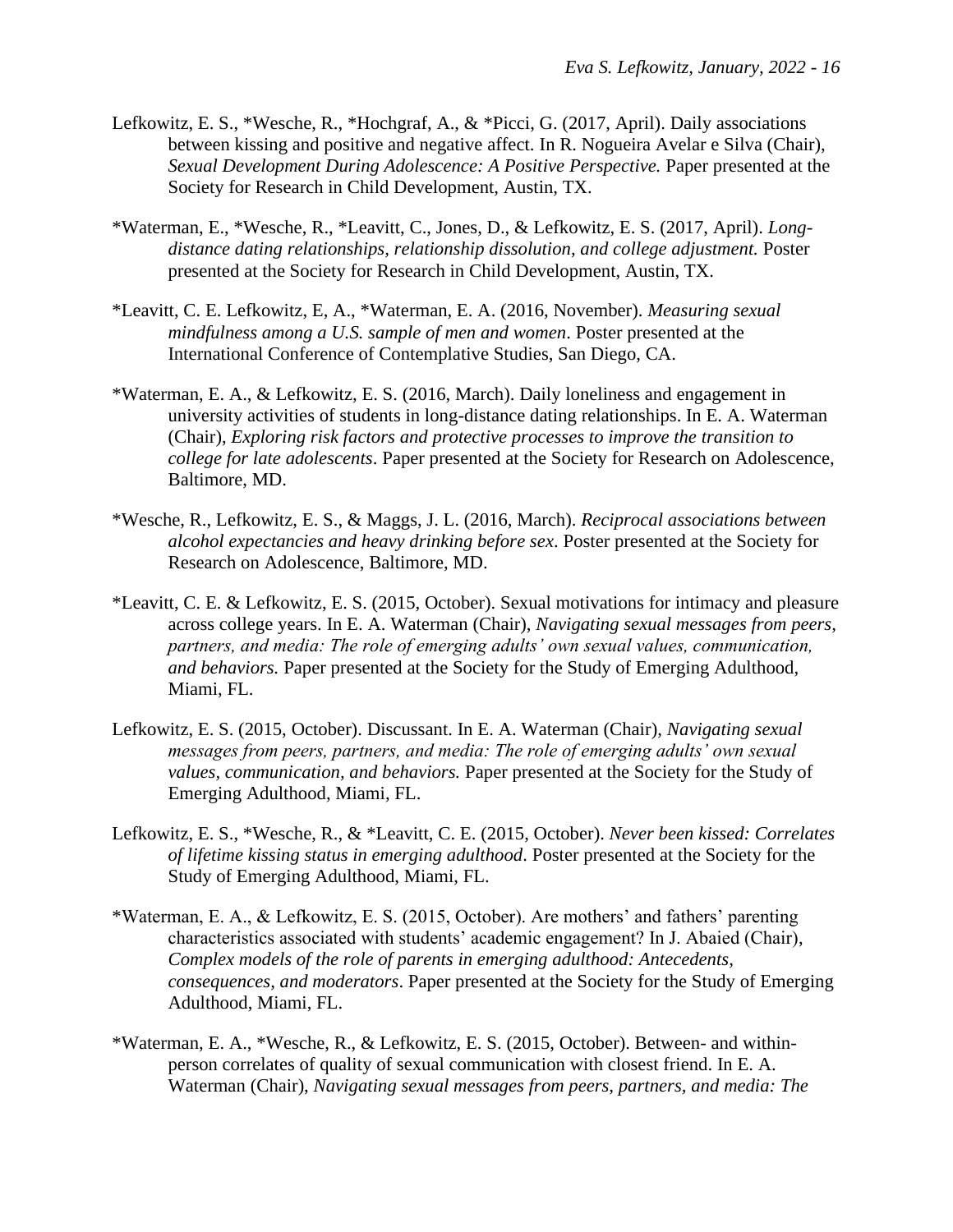role of emerging adults' own sexual values, communication, and behaviors. Paper presented at the Society for the Study of Emerging Adulthood, Miami, FL.

- \*Wesche, R., van Dulmen, M. H. M., Claxton, S. E., & Lefkowitz, E. S. (2015, October). Do partner type and intimacy motives uniquely predict reactions to casual sexual relationships and experiences? In J. Norona (Chair), *Casual sex and infidelity in emerging adulthood: Motivations and reactions*. Paper presented at the Society for the Study of Emerging Adulthood, Miami, FL.
- \*Waterman, E. A., Steich, S., Small, M., & Lefkowitz, E. S. (2015, March). *Parental financial assistance, paid work, and undergraduate campus involvement, GPA, and alcohol use*. Poster presented at the Society for Research in Child Development, Philadelphia, PA.
- \*Wesche, R., Lefkowitz, E. S., Kreager, D. A, Siennick, S. E. (2015, March). *Sexual intercourse, making out, and depression in adolescence*. Poster presented at the Society for Research in Child Development, Philadelphia, PA.
- \*Wesche, R., Lefkowitz, E. S., & Vasilenko, S. A. (2015, March). *Latent classes of sexual behaviors: Prevalence, predictors and consequences*. Poster presented at the Society for Research in Child Development, Philadelphia, PA.
- \*Waterman, E. A., \*Leavitt, C. E., & Lefkowitz, E. S. (2014, November). *Gender differences in the link between religiosity and transition to penetrative sex in emerging adulthood.*  Poster presented at the Society for the Scientific Study of Sexuality, Omaha, NE.
- \*Wesche, R., Lefkowitz, E. S., & Vasilenko, S. A. (2014, November). *Sexual behavior patterns in romantic and nonromantic partnerships*. Poster presented at the Society for the Scientific Study of Sexuality, Omaha, NE.
- Lefkowitz, E. S. (2014, March). Discussant in Vasilenko, S. A. (Chair), *Is sexual behavior positive or negative for adolescents? New directions in research on outcomes of adolescent sexual behavior*. Paper presented at The Society for Research on Adolescence, Austin, TX.
- Lefkowitz, E. S., \*Wesche, R. B., & Vasilenko, S. A. (2014, March). Longitudinal development of sexual behaviors during late adolescence: Exploring the role of relationship context. In L. O'Sullivan (Chair), *Behind closed doors: A closer examination of the relationship contexts and dynamics of young people's sexual lives*. Paper presented at The Society for Research on Adolescence, Austin, TX.
- \*Maas, M. K., & Lefkowitz, E. S. (2014, March). *Sexual esteem in late adolescence: Associations with romantic relationships, sexual behavior and contraception use*. Poster presented at The Society for Research on Adolescence, Austin, TX.
- \*Vasilenko, S. A., Lefkowitz, E. S., & Welsh, D. (2014, March). A conceptual framework for research on adolescent sexual behavior and physical, mental, and social health. In Vasilenko, S. A. (Chair), *Is sexual behavior positive or negative for adolescents? New*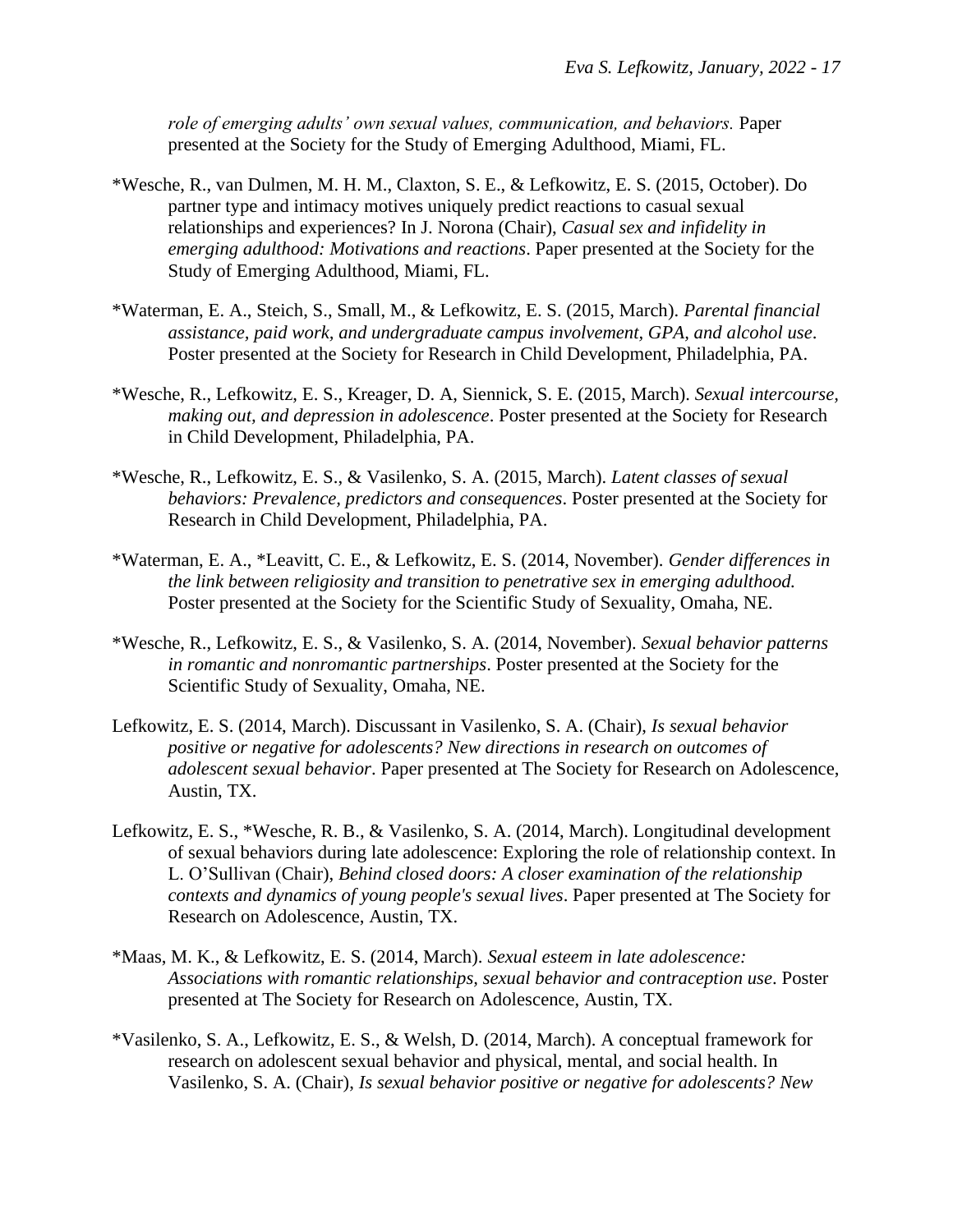*directions in research on outcomes of adolescent sexual behavior*. Paper presented at The Society for Research on Adolescence, Austin, TX.

- \*Waterman, E. A., \*Wesche, R. B., & Lefkowitz. E. S. (2014, March). *Peer relational predictors of peer communication about sex.* Poster presented at The Society for Research on Adolescence, Austin, TX.
- Lefkowitz, E. S. (2013, October). *Romantic relationship experiences and orientations of emerging adults who have had oral sex*. Poster presented at the Society for the Study of Emerging Adulthood, Chicago, IL.
- \*Waterman, E., Lefkowitz, E. S., & Boswell, K. (2013, October). *Emerging adults' reactions to sexuality among older adults*. Poster presented at the Society for the Study of Emerging Adulthood, Chicago, IL.
- \*Wesche, R., Lefkowitz, E. S., & Darling, N. (2013, October). *Relationship contexts of sexual behaviors, self-esteem, and romantic attachment.* Poster presented at the Society for the Study of Emerging Adulthood, Chicago, IL.
- Patrick, M. E., Maggs, J. L., & Lefkowitz, E. S. (2013, August*). Daily and longitudinal links between drinking and sexual behavior among college students.* Poster presented at the American Psychological Association Conference, Honolulu, HI.
- Lefkowitz, E. S., & \*Lam, C. B. (2013, April). Gendered behaviors in adolescents' conversations: Marian Sigman's influence on studying context during interpersonal interactions. In M. Siller (Chair), *Marian Sigman's enduring influence as a scientist and mentor*. Paper presented at the Society for Research in Child Development, Seattle, WA.
- \*Kelly, K., \*Vasilenko, S., & Lefkowitz, E. S. (2012, March). *Predictors of HPV vaccination in late adolescence.* Poster presented at the Society for Research on Adolescence, Vancouver, Canada.
- Kreager, D., \*Vasilenko, S., & Lefkowitz, E. S. (2012, March). Partner attitudes and contraceptive behaviors in adolescent romantic couples. In S. Vasilenko (Chair), *The role of gender and partner attitudes on sexual attitudes and behaviors.* Paper presented at the Society for Research on Adolescence, Vancouver, Canada.
- Lefkowitz, E. S., \*Morgan, N. M., & Maggs, J. L. (2012, March). Perceived links between drinking and sex: Associations with gender, sexual experience, and heavy drinking. In E. S. Lefkowitz (Chair), *The contexts and consequences of co-occurring substance use and sexual behavior*. Paper presented at the Society for Research on Adolescence, Vancouver, Canada.
- \*Maas, M., & Lefkowitz, E. S. (2012, March). *Female adolescents' internet pornography use and sexual behavior.* Poster presented at the Society for Research on Adolescence, Vancouver, Canada.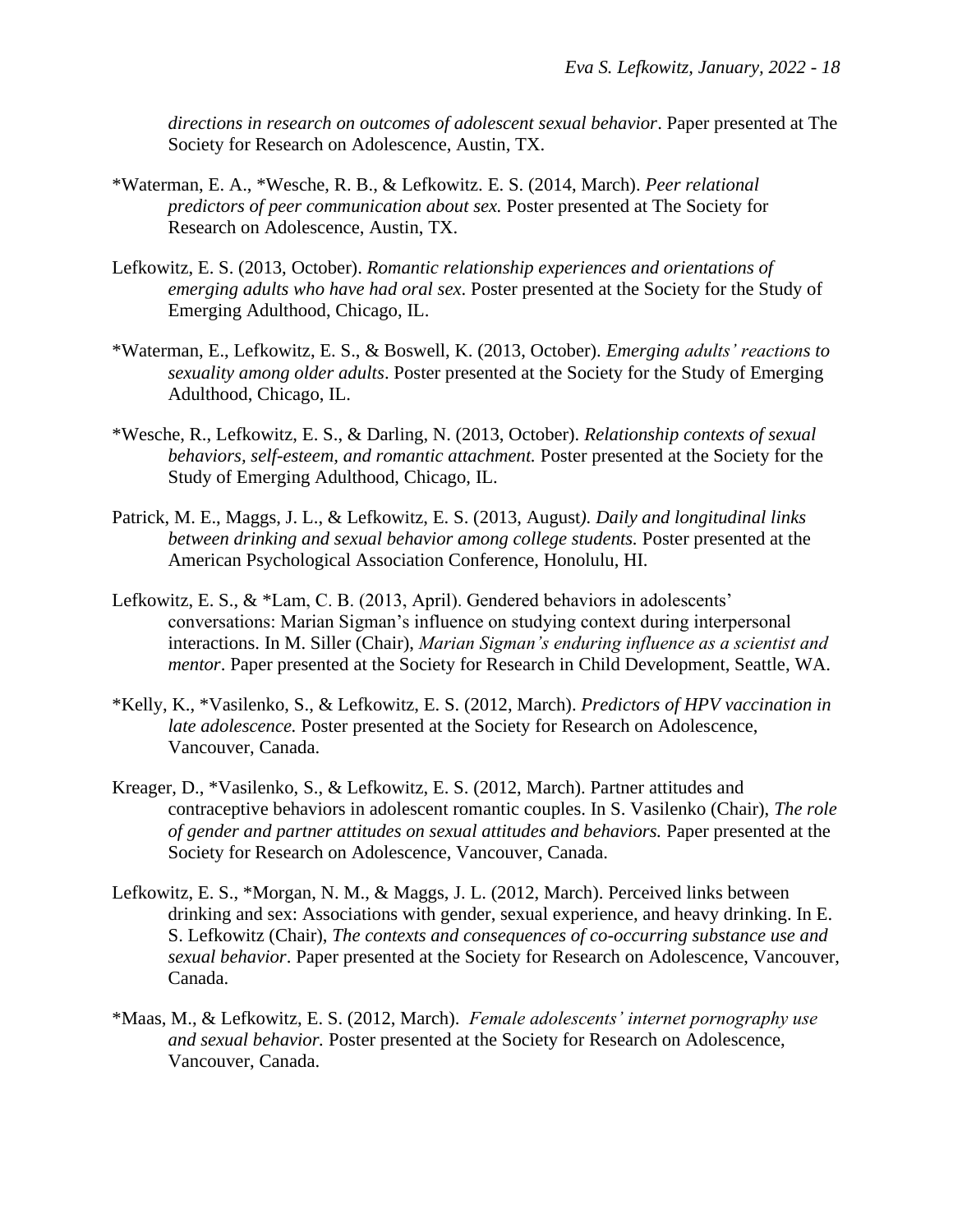- \*Vasilenko, S., Lefkowitz, E. S., & Maggs, J. L. (2012, March). How late adolescents feel about their first experiences of kissing, touching, and four other sexual behaviors. In K. Moilanen (Chair), *More than a feeling: Psychosocial and health outcomes of sexual behavior in adolescence*. Paper presented at the Society for Research on Adolescence, Vancouver, Canada.
- \*Gillen, M. M., & Lefkowitz, E. S. (2011, October). *Does body image change during the transition to college? A longitudinal study.* Poster presented at the Conference on Emerging Adulthood, Providence, RI.
- Lefkowitz, E. S., \*Espinosa-Hernandez, G., \*Gillen, M. M., & \*Shearer, C. S. (2011, October). *The female role norms scale: Measuring gendered attitudes in female and male emerging adults.* Poster presented at the Conference on Emerging Adulthood, Providence, RI.
- \*Gillen, M. M., & Lefkowitz, E. S. (2011, April). The "freshman 15": Trends and predictors in a sample of multiethnic students. In M. M. Gillen (Chair), *Risk factors for disordered eating, overweight, and obesity in adolescence*. Paper presented at the Society for Research in Child Development, Montreal, Canada.
- \*Lam, C. B., & Lefkowitz, E. S. (2011, April). *Changes in hypermasculine attitudes across college: Links with self-esteem and beliefs about condoms*. Poster presented at the Society for Research in Child Development, Montreal, Canada.
- Lefkowitz, E. S., \*Vasilenko, S. A., & Maggs, J. L. (2011, March). Subjective positive and negative consequences of oral vs. vaginal sex. In E. S. Lefkowitz and S. A. Vasilenko (Chairs), *Gender differences in the predictors and consequences of sexual behavior*. Paper presented at the Society for Research in Child Development, Montreal, Canada.
- \*Vasilenko, S. A., & Lefkowitz, E. S. (2011, April). Changes in religiosity after the transition to first sexual intercourse. In S. A. Vasilenko (Chair), *Religiosity and adolescent development: Associations with identity, sexual behavior, and adjustment*. Paper presented at the Society for Research in Child Development, Montreal, Canada.
- \*Vasilenko, S. A., Lefkowitz, E. S., & Maggs, J. L. (2011, April). *Sexual behavior and daily affect in late adolescence*. Poster presented at the Society for Research in Child Development, Montreal, Canada.
- \*Lee, J., Cichy, K., Lefkowitz, E., Zarit, S.H., & Fingerman, K. (2010, November). *Disclosure of worries in the parent and adult offspring dyad*. Poster presented at the Gerontological Society of America. New Orleans, LA.
- \*Gillen, M. M., \*Bezemer, D. H., \*Wright, M., & Lefkowitz, E. S. (2010, March). The role of perceived peer ideals in late adolescents' body image. In M. M. Gillen (Chair), *Body image in late adolescence: A novel look at parent, peer, and media influences. Paper* presented at the Society for Research on Adolescence, Philadelphia, PA.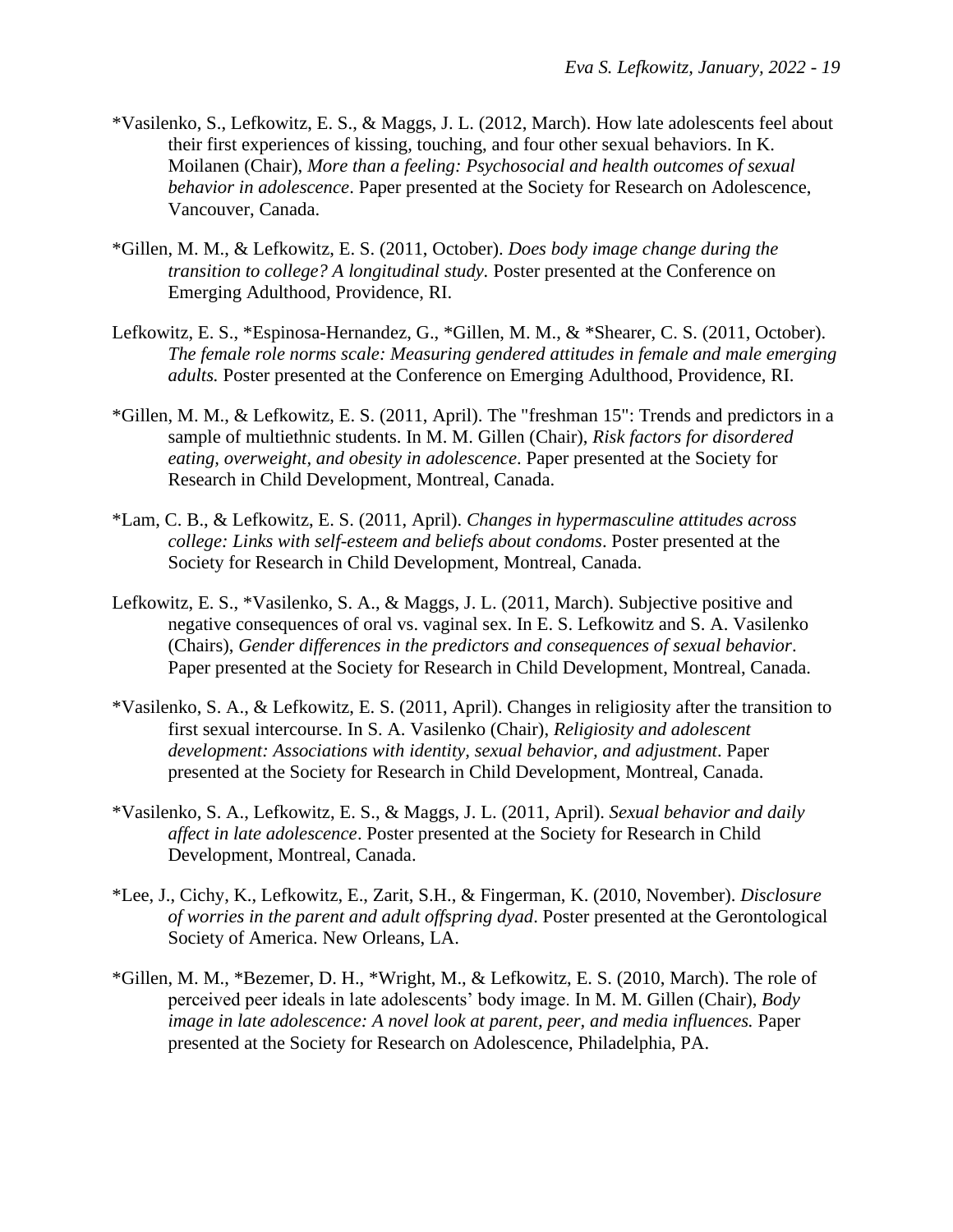- \*Iannucci, T., \*Vasilenko, S. A., Lefkowitz, E. S. & Maggs, J. L. (2010, March). *Religiosity and sexual behavior in late adolescence: The mediating role of motivations for sex*. Poster presented at the Society for Research on Adolescence, Philadelphia, PA.
- Lefkowitz, E. S., \*Vasilenko, S. A., & Maggs, J. L. (2010, March). How positive affect, negative affect, and sexual partner vary by oral vs. vaginal sex. In E. S. Lefkowitz (Chair), *Oral sex in adolescence: Timing, correlates, and subjective meaning.* Paper presented at the Society for Research on Adolescence, Philadelphia, PA.
- Wiersma, J. D., Maggs, J. L., Lefkowitz, E., & \*Morgan, N. (2010, March). Heavy drinking and motives to have sex as predictors of romantic and nonromantic sex: A daily analysis. In C. N. Markey (Chair), *Emerging adults' romantic relationship experiences and health: Providing context to eating, substance use, and sexual behaviors.* Paper presented at the Society for Research on Adolescence, Philadelphia, PA.
- \*Espinosa-Hernández, G., \*Abarca, S. Y., \*Bezemer, D., & Lefkowitz, E. S. (2009, October). *Sex is more than pleasure: Sexual intimacy attitudes and motives in college.* Paper presented at the Conference on Emerging Adulthood, Atlanta, GA.
- \*Vasilenko, S. A., Lefkowitz, E.S. & Maggs, J.L. (2009, October). *Psychological distress and sexual behaviors in emerging adulthood.* Paper presented at the Conference on Emerging Adulthood, Atlanta, GA.
- Wiersma, J. D., Maggs, J. L., & Lefkowitz, E. S. (2009, May). *Heavy drinking, daily stressors and hooking up among first year college students.* Poster presented at the Society for Prevention Research, Washington, DC.
- \*Bezemer, D. H., \*Vasilenko, S. A., \*Espinosa-Hernandez, G., & Lefkowitz, E. S. (2009, April). *Our bodies, our culture: Ethnic identity and body dissatisfaction.* Poster presented at the Society for Research in Child Development, Denver, CO.
- \*Espinosa-Hernandez, G., \*Abarca, S. Y. & Lefkowitz, E. S. (2009, April). *Condom use and condom-related beliefs, and romantic relationships during late adolescence.* Poster presented at the Society for Research in Child Development, Denver, CO.
- \*Gillen, M. M., Boone, T. L., \*Abarca, S. Y., & Lefkowitz, E. S. (2009, April). *A longitudinal study of HIV testing in college students.* Poster presented at the Society for Research in Child Development, Denver, CO.
- Lefkowitz, E. S., \*Shearer, C. L., & \*Bezemer, D. H. (2009, April). Observing gendered behaviors in stranger interactions. In E. S. Lefkowitz (Chair), *Adolescents' conflictive and affiliative interactions in horizontal relationships*. Symposium presented at the Society for Research in Child Development, Denver, CO.
- Lefkowitz, E. S., \*Vasilenko, S. A., \*Patrick, M. E., & Maggs, J. L. (2009, April). College students' use of Facebook to create a drinking holiday. In E. S. Lefkowitz (Chair), *The internet as a social context for youth well-being, aggression, and alcohol use.* Symposium presented at the Society for Research in Child Development, Denver, CO.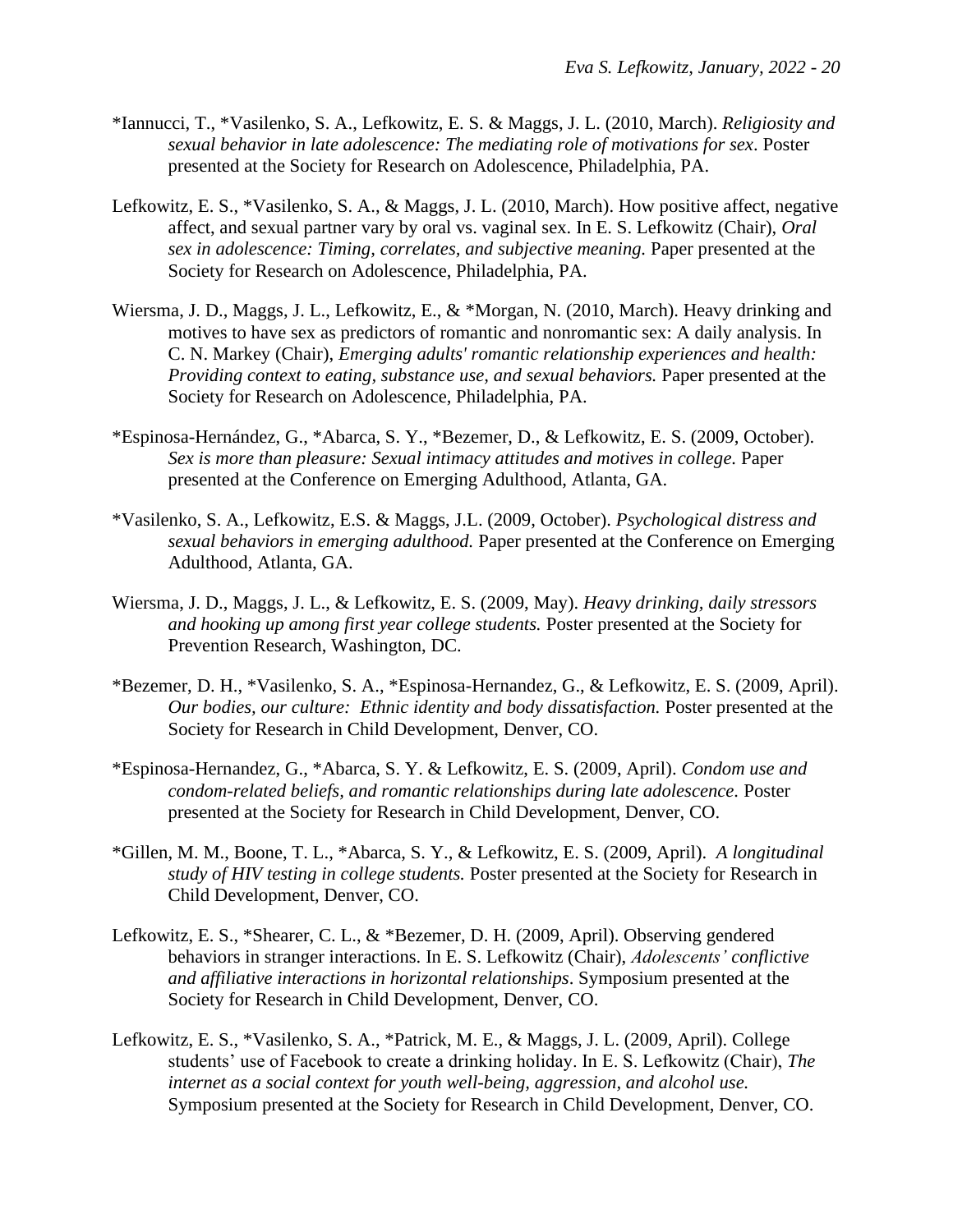- \*Vasilenko, S. A., Gillen, M.M., & Lefkowitz, E. S. (2009, April). *Longitudinal associations between body image and first sexual intercourse in late adolescents.* Poster presented at the Society for Research on Child Development, Denver, CO.
- \*Lee, J. E., Cichy, K. E., \*Kim, K., Lefkowitz, E. S., & Fingerman, K. L. (2008, November). *Perceptions of achievement and ambivalence between parents and grown offspring.* Poster presented at the Gerontological Society of America, National Harbor, MD.
- Lefkowitz, E. S., \*Patrick, M. E., & Maggs, J. (2008, June). *State Patty's Day: Drinking motives and special events combine to produce very heavy episodic alcohol use*. Poster presented at the Research Society on Alcoholism, Washington, DC.
- \*Abarca-Mortensen, S. & Lefkowitz, E. S. (2008, April). *Gender, sexual motives and sexual behavior in emerging adults.* Poster presented at the Gender Development Research Conference, San Francisco, CA.
- \*Espinosa-Hernandez, G., \*Stoppa, T. M., \*Schwarz, K. D., & Lefkowitz, E. S. (2008, March). *Ethnic differences in perceptions of ethnic labels during emerging adulthood.* Poster presented at the Society for Research on Adolescence, Chicago, IL.
- \*Espinosa-Hernandez, G., \*Vasilenko, S. A., & Lefkowitz, E. S. (2008, March). *Changes in sexual attitudes and condom use during college*. Poster presented at the Society for Research on Adolescence, Chicago, IL.
- Lefkowitz, E. S., \*Gillen, M. M., & \*Pezalla, A. E. (2008, March). How gendered behaviors during lab-based interactions explain late adolescents' romantic and sexual behaviors. In L. A. Rankin (Chair), *Alternative methods for assessing the dynamic and personal nature of romance and sex in adolescence*. Symposium presented at the Society for Research on Adolescence, Chicago, IL.
- \*Stoppa, T. M., \*Abarca-Mortensen, S., \*Bearman, J., & Lefkowitz, E. S. (2008, March). *Religion during emerging adulthood: A multidimensional, longitudinal analysis.* Poster presented at the Society for Research on Adolescence, Chicago, IL.
- \*Stoppa, T. M., \*Manahan, E. B., & Lefkowitz, E. S. (2008, March). *Religiosity and sexual behaviors among first-year college students.* Poster presented at the Society for Research on Adolescence, Chicago, IL.
- \*Vasilenko, S. A., \*Shearer, C. L., & Lefkowitz, E. S. (2008, March). *Associations between gendered personality and feminist identity development in late adolescence.* Poster presented at the Society for Research on Adolescence, Chicago, IL.
- \*Cichy, K. E., Lefkowitz, E. S., & Fingerman, K. L. (2007, November). Do parents see their offspring through rose-colored glasses? Examining parents' and grown offspring's perceptions of success. In V. Bedford (Chair), *Discrepancies between family informant reports and their implications.* Symposium presented at the meeting of the Gerontological Society of America, San Francisco, CA.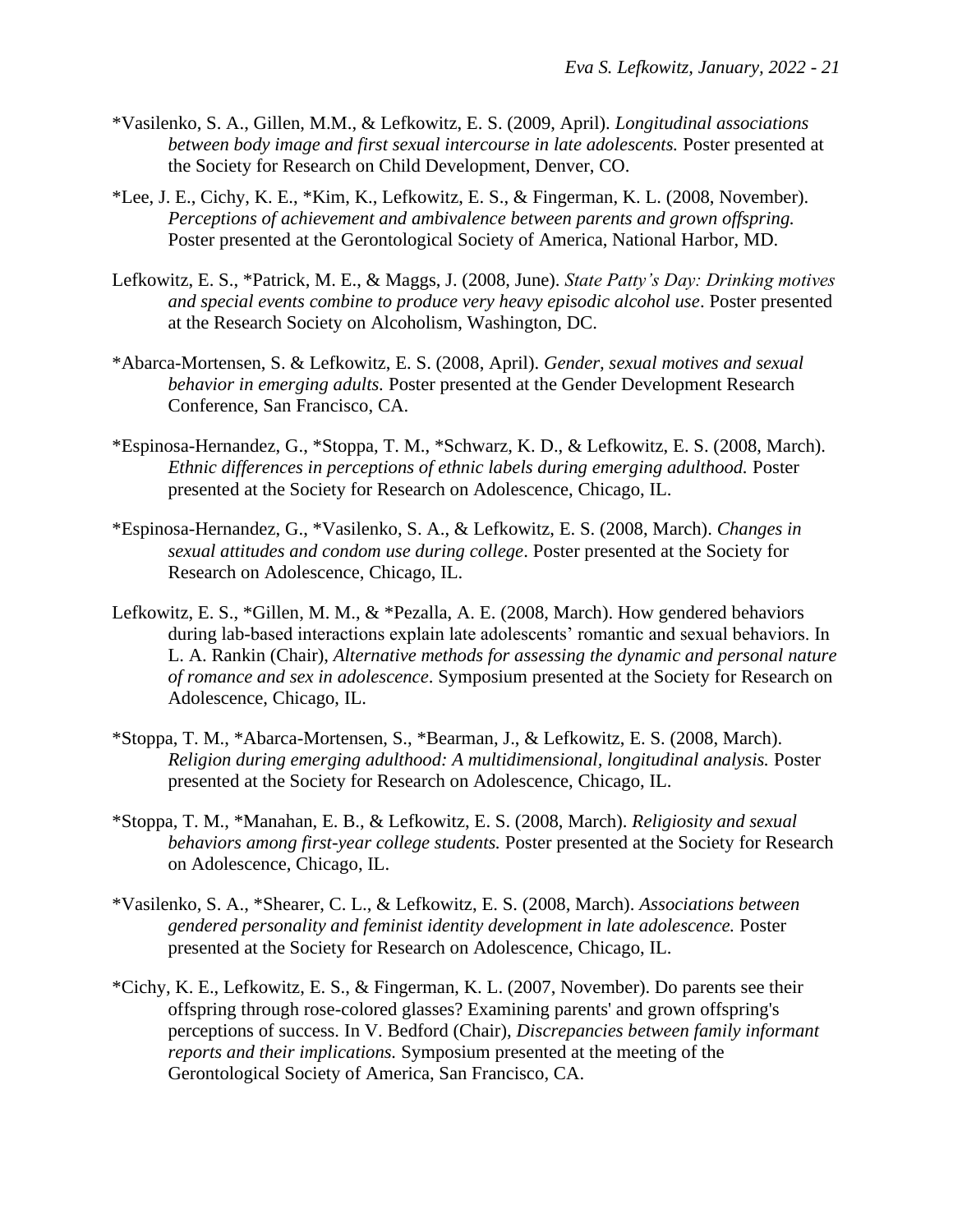- Lefkowitz, E. S., \*Espinosa-Hernandez, G., \*Cichy, K. E., \*Miller, L. M., & Fingerman, K. L. (2007, October). Positive and negative behaviors during conversations between adults and their parents. In E. S. Lefkowitz (Chair), *Parent-offspring interactions across the lifespan.* Symposium presented at the Society for the Study of Human Development, University Park, PA.
- Birditt, K. S., \*Miller, L. M., Fingerman, K. L., & Lefkowitz, E.S. (2007, October). Feeling conflicted: Interpersonal tensions and ambivalence in the parent adult-child relationship. In K. S. Birditt (Chair), *Crossing relationship boundaries: Social ties and stress across the lifespan.* Symposium presented at the Society for the Study of Human Development, University Park, PA.
- \*Espinosa-Hernandez, G., \*Stoppa, T. M., \*Mortensen, S. Y. & Lefkowitz, E. S. (2007, March). *Ethnic identity and religiosity during late adolescence*. Poster presented at the Society for Research in Child Development, Boston, MA.
- \*Gillen, M. M., \*Carpenter, E. M., \*Rissman, A. E., & Lefkowitz, E. S. (2007, March). Late adolescents' description of messages about physical appearance from four critical socialization agents. In C. N. Markey & M. M. Gillen (Chairs), *The context of adolescents' physical appearance concerns: The dynamic role of sociocultural influences.* Paper presented at the Society for Research in Child Development, Boston, MA.
- \*Espinosa-Hernandez, G., \*Killoren, E. R. & Lefkowitz, E. S. (2007, February). *Gender differences in sexual decision making during emerging adulthood.* Poster presented at the Conference on Emerging Adulthood, Tucson, AZ.
- \*Cichy, K. E., Lefkowitz, E. S., & Fingerman, K. L. (2006, November). *Talking about conflict: Linking relationship quality and communication behavior during interactions between adults and their parents*. Poster presented at the meeting of the Gerontological Society of America, Dallas, TX.
- Birditt, K. S., \*Miller, L., Fingerman, K. L., & Lefkowitz, E. S. (2006, November). If you only knew how irritating you are: Perceptions of tensions in the adult parent-child relationship. In K. S. Birditt (Chair), *Sometimes love don't feel like it should: Irritations in close relations across the lifespan.* Symposium presented at the Gerontological Society of America, Dallas, TX.
- \*Miller, L. M., Fingerman, K. L., Lefkowitz, E. S., & \*Cichy, K. E. (2006, November). *The quality of the parent-adult offspring relationship: The influence of communication.* Poster presented at the Gerontological Society of America Conference, Dallas, TX.
- \*Cichy, K. E., Lefkowitz, E. S., \*Haupt, S. E., \*Thieman, C. S., & Fingerman, K. L. (2006, July). *Who's in charge? Generational differences in dominance behavior during parentadult offspring interactions.* Poster presented at the Conference on Personal Relationships (IARR), Rethymnon, Crete.

\*Espinosa-Hernandez, G., Lefkowitz, E. S. & Fingerman, K. L. (2006, July). *Parents' and*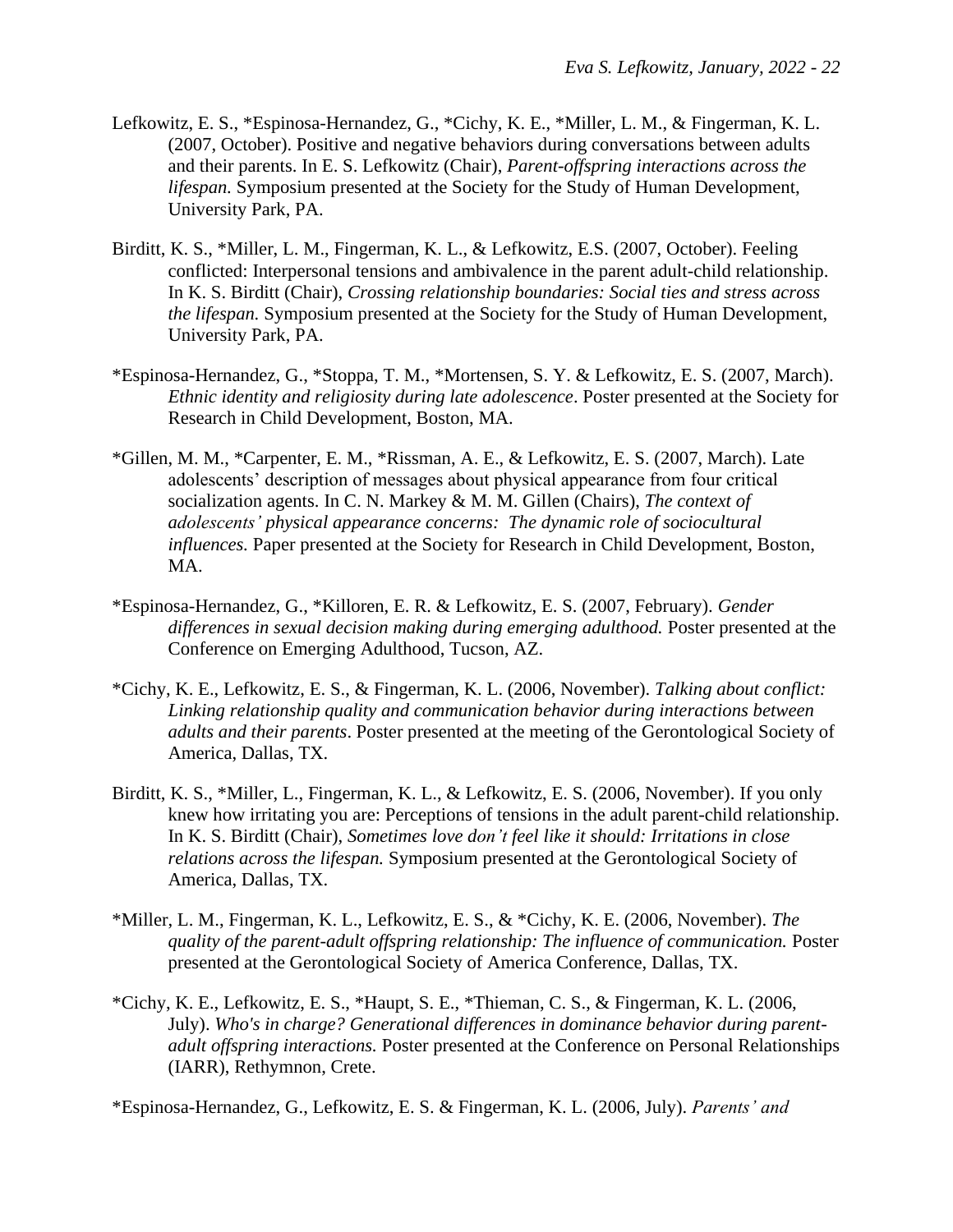*offspring's role centrality, well-being and life satisfaction.* Poster presented at the International Association for Relationship Research Conference (IARR), Crete, Greece.

- \*Espinosa-Hernandez, G., \*Gomez, J., & Lefkowitz, E. S. (2006, March). *Changes in ethnic identity during the transition to college.* Poster presented at the Society for Research on Adolescence, San Francisco, CA.
- \*Espinosa-Hernandez, G., Lefkowitz, E. S., & \*Gillen, M. M. (2006, March). *Ethnic differences in Latino American, European American and multiethnic students' sexuality.* Poster presented at the Society for Research on Adolescence, San Francisco, CA.
- \*Khan, S., Lefkowitz, E. S., \*Espinosa-Hernandez, G., & \*Shearer, C. L. (2006, March). *Ethnic identity and gender role development during emerging adulthood.* Poster presented at the Society for Research on Adolescence, San Francisco, CA.
- Lefkowitz, E. S., \*Carpenter, E., & \*Rissman, A. E. (2006, March). *Changes in communication with best friends about sex-related topics across the transition to university*. Poster presented at the Society for Research on Adolescence, San Francisco, CA.
- \*Stoppa, T. M., Lefkowitz, E. S., & \*Boelter, J. M. (2006, March). *A longitudinal study of religiosity during the transition to college*. Poster presented at the Society for Research on Adolescence, San Francisco, CA.
- \*Cichy, K. E., Lefkowitz, E. S., Fingerman, K. L., & \*Gottschall, A. (2005, November). Gender differences in dominance behavior during parent-offspring interactions. In K.E. Cichy and K. L. Fingerman (Chairs), *A picture tells a thousand words: Observation studies in gerontological research*. Symposium presented at the Gerontological Society of America, Orlando, FL.
- \*Espinosa-Hernandez, G., \*Cichy, K. E., Lefkowitz, E. S., Fingerman, K. L., & \*Hosterman, S. J. (2005, November). *Parents' and adult offspring's role centrality.* Poster presented at the Gerontological Society of America, Orlando, FL.
- \*Miller, L. M., Lefkowitz, E. S., \*Cichy, K. E., & Fingerman, K. L. (2005, November). *Generational, gender, and ethnic differences in parent-adult offspring's communication openness.* Poster presented at the Gerontological Society of America, Orlando, FL.
- \*Gillen, M. M., & Lefkowitz, E. S. (2005, February). *Gender and ethnic differences in body size preference*. Poster presented at the Conference on Emerging Adulthood, Miami, FL.
- Lefkowitz, E. S., & \*Gillen, M. M. (2005, February). *New directions for studying sexuality in emerging adulthood.* Paper presented at the Conference on Emerging Adulthood, Miami, FL.
- \*Cichy, K. E., \*Espinosa-Hernandez, G., Lefkowitz, E. S., \*Musser, L. M., & Fingerman, K. L. (2004, November). *Parent-offspring gender attitude similarity: Does it matter for relationship quality?* Poster presented at the Gerontological Society of America Conference, Washington D.C.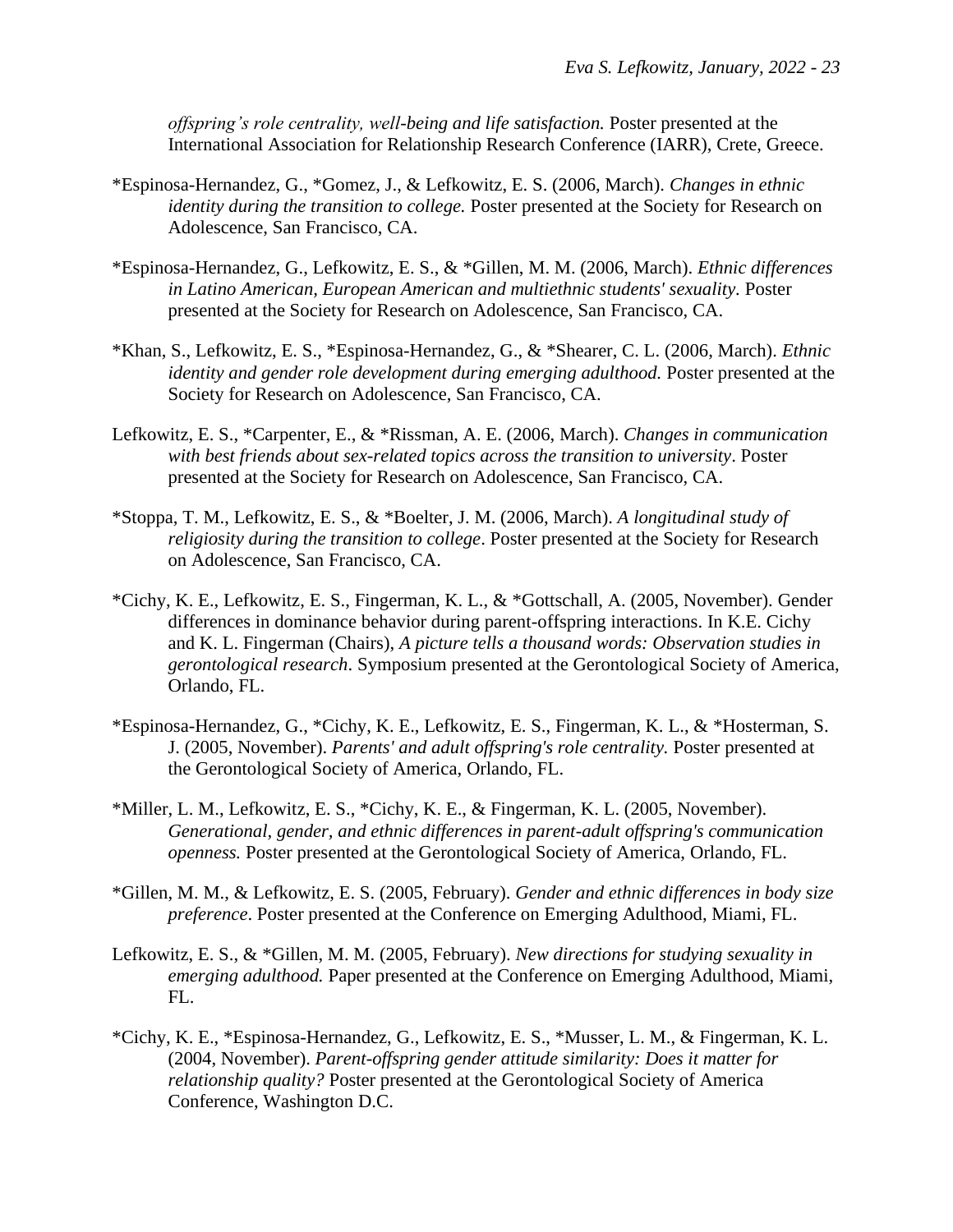- Fingerman, K. L., \*Chen, P. C., \*Baker, B. C., \*Kerkhof, K. D., \*Hay, E. L., & Lefkowitz, E. S. (2004, November). You still make me feel the same?: Negative feelings in parent/child ties in adulthood. In F.R Lang (Chair), *Challenges and potentials of social relationships in adulthood and late life: Emotional and motivational influences across cultures*. Paper presented at the Gerontological Society of America, Washington, DC.
- \*Hay, E. L., Fingerman, K. L., & Lefkowitz, E. S. (2004, November). *The experience of worry in intergenerational relationships: What parents and their adult offspring worry about.* Poster presented at the Gerontological Society of America Conference, Washington D.C.
- \*Yang, H., Lefkowitz, E. S., Feng, W., & Xie, L. (2004, October). *An exploratory study of the leisure attitudes of Chinese emerging adults*. Poster presented at the National Recreation and Park Association Leisure Research Symposium, Reno, Nevada.
- Lefkowitz, E. S., \*Snavely, B. L., & Fingerman, K. L. (2004, July). *Positive and negative experiences during conversations between adults and their parents*. Paper presented at the Conference on Personal Relationships (IARR), Madison, WI.
- Lefkowitz, E. S., \*Espinosa-Hernandez, G., \*Gillen, M. M., & \*Shearer, C. L. (2004, July). *Conversations with best friends and mothers about sex-related topics during the first year at university*. Paper presented at the Conference on Personal Relationships (IARR), Madison, WI.
- Lefkowitz, E. S. (2004, March). Using observational methods to study gender and sexuality. In J. L. Maggs & E. S. Lefkowitz (Chairs), *Alternative methods for studying health/risk behaviors: Insights from diaries, observations, interviews, social network analyses*. Paper presented at the Society for Research on Adolescence, Baltimore, MD.
- Lefkowitz, E. S. & \*Lazaro, G. (2004, March). Gender role development and sexual behavior in emerging adulthood. In P. East & E. Lefkowitz (Chairs), *Gender norms and relationship dynamics: What matters most for sexual development.* Paper presented at the Society for Research on Adolescence, Baltimore, MD.
- Lefkowitz, E. S., \*Espinosa-Hernandez, G., & \*Hosterman, S. (2003, November). *Gender, ethnic, and sexual behavior differences in activity preferences of beginning college students.* Poster presented at the Conference on Emerging Adulthood, Boston, MA.
- \*Gillen, M. M., \*Shearer, C. L., & Lefkowitz, E. S. (2003, November). *The role of body image in sexual risk during emerging adulthood.* Poster presented at the Conference on Emerging Adulthood, Boston, MA.
- \*Cichy, K. E., Fingerman, K. L., & Lefkowitz, E. S. (2003, November). *Age and gender differences in topics of interpersonal tensions.* Poster presented at the Gerontological Society of America, San Diego, CA.
- Fingerman, K. L., \*Hay, E. L., \*Cichy, K. E., \*Tang, C. Y., \*Chen, P. C., & Lefkowitz, E. S. (2003, November). *Close ties with distant parents: Geographic separation in intergenerational ties.* Poster presented at the Gerontological Society of America, San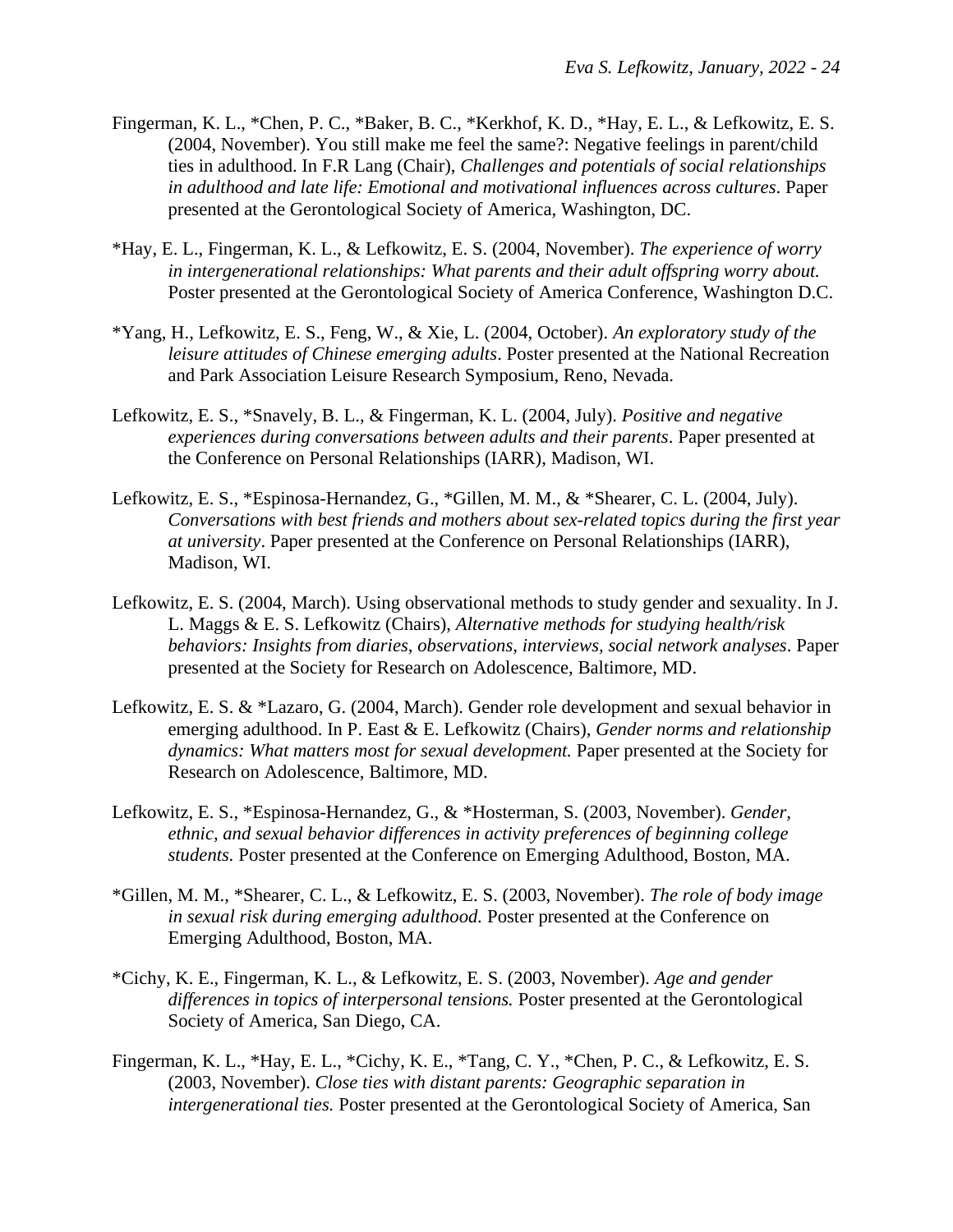Diego, CA.

- \*Hay, E. L., Fingerman, K. L., & Lefkowitz, E. S. (2003, November). *Worrying and coping with worries in intergenerational relationships.* Poster presented at the Gerontological Society of America, San Diego, CA.
- Lefkowitz, E. S., & \*Mihalko, A. E. (2003, April). "More colleagues than caregivers": Late adolescents describe changes in their relationships with their parents. In K. Fingerman & J. Jacobs (Chairs), *Consistency and change in parent-child relations across the lifespan*. Paper presented at the Society for Research in Child Development, Tampa, FL.
- Lefkowitz, E. S., & \*Sturm, L. A. (2003, April). *Religiosity and sexual attitudes and behaviors during emerging adulthood.* Poster presented at the Society for Research in Child Development, Tampa, FL.
- Lefkowitz, E. S., & \*Pettersen, H. (2002, April). Communication with friends about sex-related topics during the transition to adulthood. In L. M. Ward (Chair), *Sexual socialization: Growing into a sexual body and heterosexual relationship*. Paper presented at the Society for Research on Adolescence, New Orleans, LA.
- Lefkowitz, E. S., & \*Sullivan, M. (2002, April). *It's better with friends: The portrayal of teenagers' emotions in primetime television.* Poster presented at the Society for Research on Adolescence, New Orleans, LA.
- Lefkowitz, E. S., & Fingerman, K. L. (2001, November). *Negative expression and positive involvement during conversations between women and their mothers.* Poster presented at the Gerontological Society of America, Chicago, IL
- Lefkowitz, E. S., \*White, T. C., & \*Henson, C. (2001, April). *Teens on TV: The portrayal of adolescents in primetime.* Poster presented at the Society for Research in Child Development, Minneapolis, MN.
- Lefkowitz, E. S., & \*Boone, T. L. (2001, April). No sex or safer sex? Teens and mothers discuss sexuality and AIDS. In C. Somers (Chair), *Perspectives on the socialization of sexuality*. Paper presented at the Society for Research in Child Development, Minneapolis, MN.
- \*Birditt, K., S., Fingerman, K. L., \*Kamp, C., & Lefkowitz, E. S. (2000, November). *When parents become peers: An assessment of filial maturity*. Poster presented at the Annual Meeting of the Gerontological Society of America, Washington, DC.
- Lefkowitz, E. S., & Fernandez, A. C. (2000, March). *A longitudinal study of conversations about sexuality between Latino-American mothers and adolescents.* Poster presented at the Society for Research on Adolescence, Chicago, IL.
- Lefkowitz, E. S. (1999, November). Panelist in: M. Miller-Day (Chair), *Roundtable discussion of interdisciplinary approaches to family communication*. Special program presentation at the National Communication Association Conference, Chicago, IL.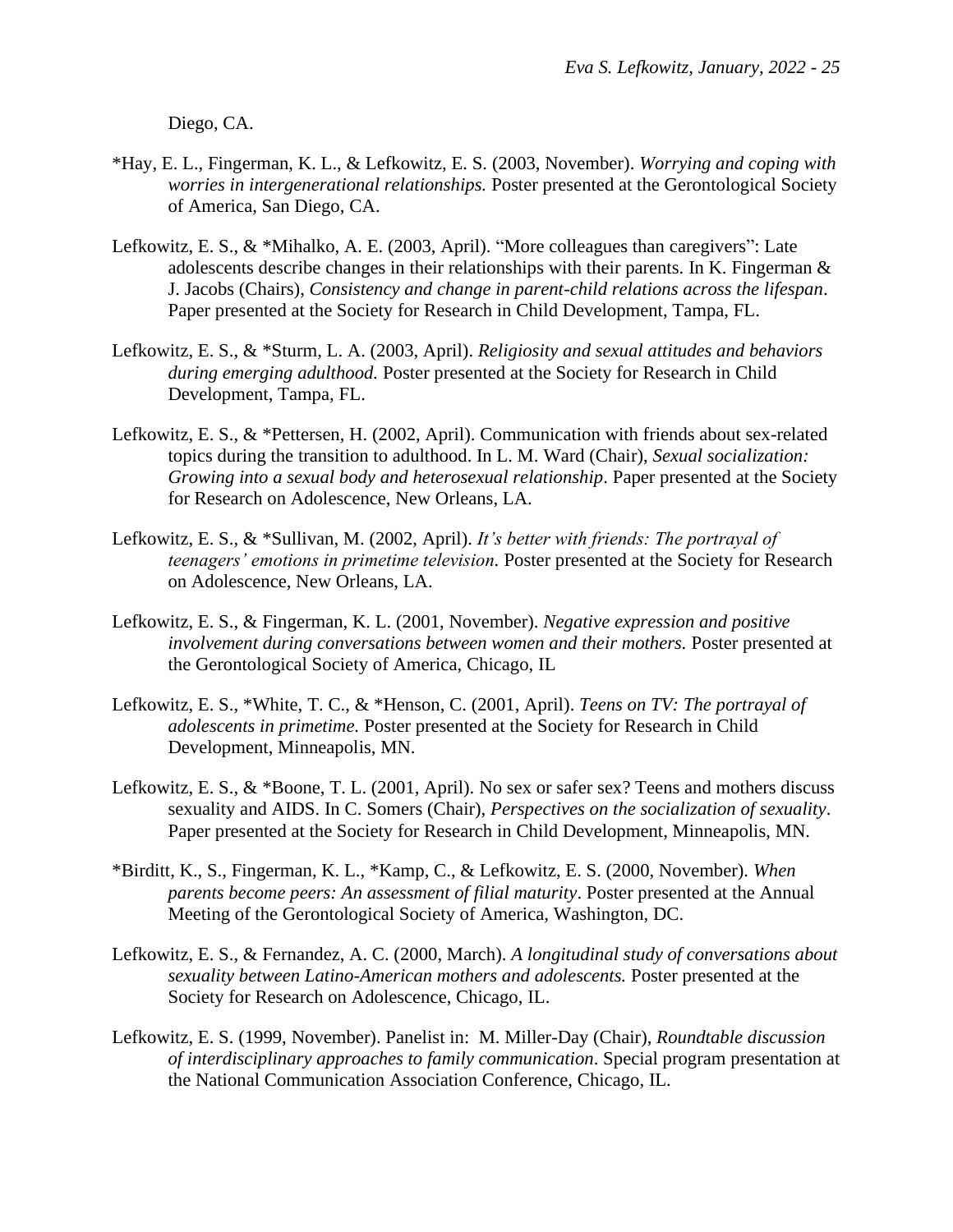- Lefkowitz, E. S. (1999, April). *Helping mothers discuss sexuality and AIDS with adolescents.*  Poster presented at the Society for Research in Child Development, Albuquerque, NM.
- Lefkowitz, E. S., \*Leslie, M., & \*Lee, A. (1999, April). Gender differences in mother-adolescent conversations about sexuality. In E. S. Lefkowitz & C. L. Sputa-Somers (Chairs), *Beyond the yes/no question: Parent-adolescent conversations about sexuality*. Paper presented at the Society for Research in Child Development, Albuquerque, NM.
- Lefkowitz, E. S. (1998, February). Style of conversations about dating and sexuality between Latino adolescents and their mothers. In M. Sigman (Chair), *Communication, depression, and AIDS knowledge in Latino Adolescents and their mothers*. Paper presented at the Second Biennial Conference on Minority Issues in Prevention, Tempe, AZ.
- Lefkowitz, E. S., Corona, R., & Au, T. (1998, February). Conversations about dating and sexuality between Latina mothers and their adolescent children. In: M. Sigman (Chair), *Parent-adolescent communication about dating and sexuality*. Paper presented at the Society for Research on Adolescence, San Diego, CA.
- Lefkowitz, E. S., \*Brooke, J., Sigman, M., & Au, T. (1998, February). *An intervention for improving mother-adolescent conversations.* Poster presented at the Society for Research on Adolescence, San Diego, CA.
- Lefkowitz, E. S., Kahlbaugh, P., & Sigman, M. D. (1997, April). A longitudinal study of motheradolescent conversations about sexuality and AIDS. In M. Sigman (Chair), *Motheradolescent communication about sexuality and AIDS*. Paper presented at the Society for Research in Child Development, Washington, DC.
- Lefkowitz, E. S., Kahlbaugh, P., & Sigman, M. D. (1996, March). *A longitudinal study of mother-adolescent AIDS conversations*. Poster presented at the Society for Research on Adolescence, Boston, MA.
- Lefkowitz, E. S. & Kahlbaugh, P. (1995, March). *Mother-adolescent conversations about sexuality and conflict.* Poster presented at the Society for Research in Child Development, Indianapolis, IN.
- Lefkowitz, E. S. (1995, March). *"Sharing needles, having sex": Adolescents and their mothers discuss AIDS.* Poster presented at the Society for Research in Child Development, Indianapolis, IN.
- Lefkowitz, E. S., Kahlbaugh, P. & Sigman, M. D. (1994, February). *Adolescent risk-taking and thrill-seeking: Relation to gender, AIDS beliefs, and family interactions.* Poster presented at the Society for Research on Adolescence, San Diego, CA.
- Kahlbaugh, P., Lefkowitz, E. S., & Sigman, M. D. (1994, February). *Adolescent emotionality and family relationships*. Poster presented at the Society for Research on Adolescence, San Diego, CA.

Reinherz, H. Z., Giaconia, R. M., Pakiz, B., Lefkowitz, E. S. & Frost, A. K. (1992, November).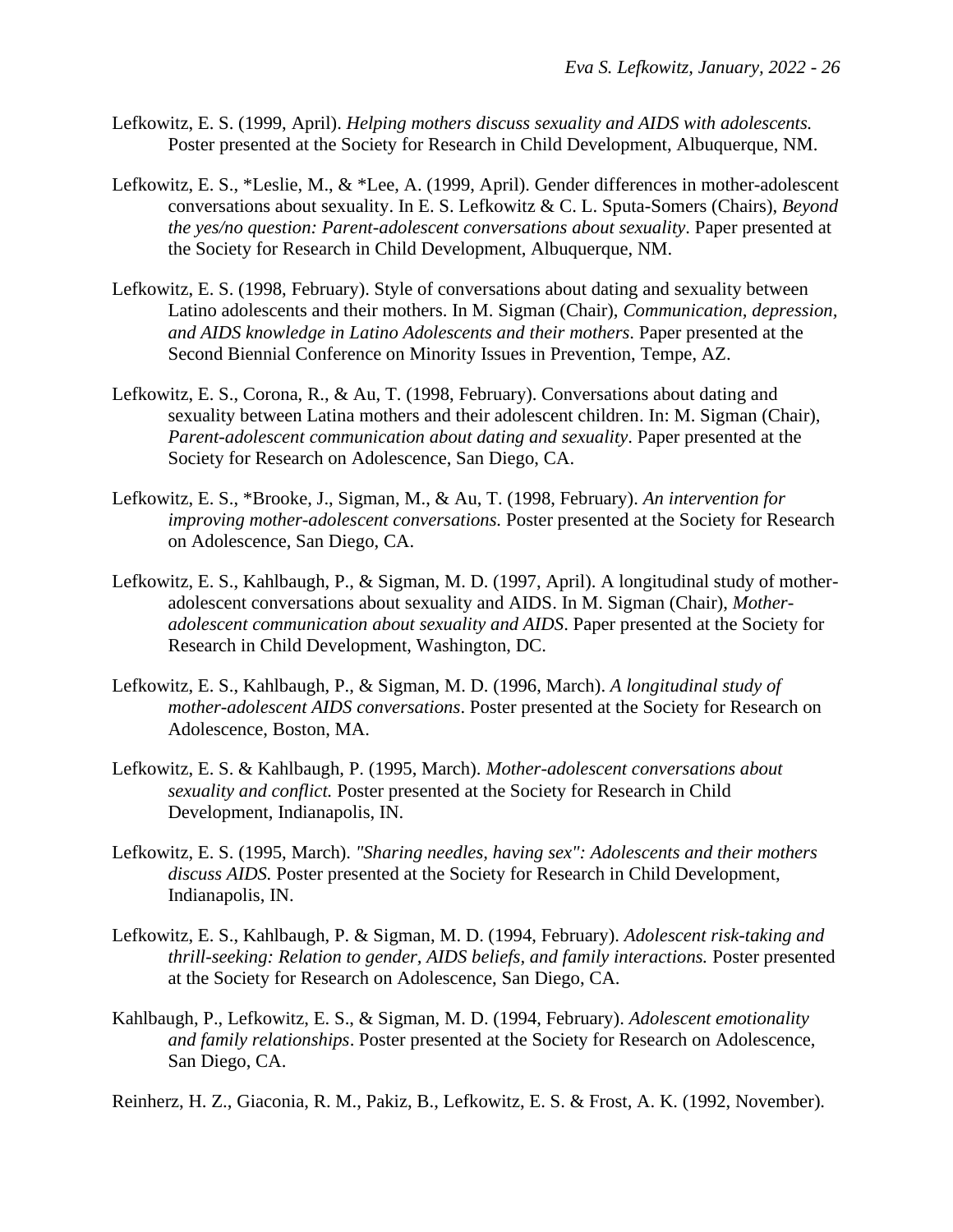*Early risks for major depression in adolescence: A community study.* Paper presented at the American Public Health Association, Washington, DC.

Reinherz, H. Z., Frost, A. K., Lefkowitz, E. S., Pakiz, B. & Giaconia, R. M. (1992, March). *Continuity of depressive symptoms in adolescence: The role of gender, social support, and family environment*. Paper presented at the Society for Research on Adolescence, Washington, DC.

# **TEACHING AND MENTORING**

Undergraduate Courses:

#### *University of Connecticut*

Individual and Family Development (HDFS 1070)

#### *Pennsylvania State University*

Introduction to Human Development and Family Studies, Honors Section (HDFS 129H) Adolescent Development (HDFS 239) Romance and Sex in Adolescence and Emerging Adulthood (HDFS 297H) Family Contributions to Early School Transitions (HDFS 297H) Work-Life Policies (HDFS 297H) Family Development (HDFS 315) Gender and Social Development (HDFS 405) Transition to Adulthood (HDFS 433) Independent Study (supervised a total of 124 undergraduate students; 603 credit hours) Peer Consultation and Teaching (supervised a total of 14 undergraduate students; 42 credit hours)

#### Graduate Courses:

#### *University of Connecticut*

Professional Development and Career Planning (HDFS 5006) Adolescent Development (HDFS 5103)

#### *Pennsylvania State University*

Professional Issues in Human Development and Family Studies (HDFS 515) Observational Methods for Human Development and Family Studies (HDFS 528) Adolescent Development (HDFS 539) First Year Orientation (HDFS 596A)

## Mentorship of Graduate Students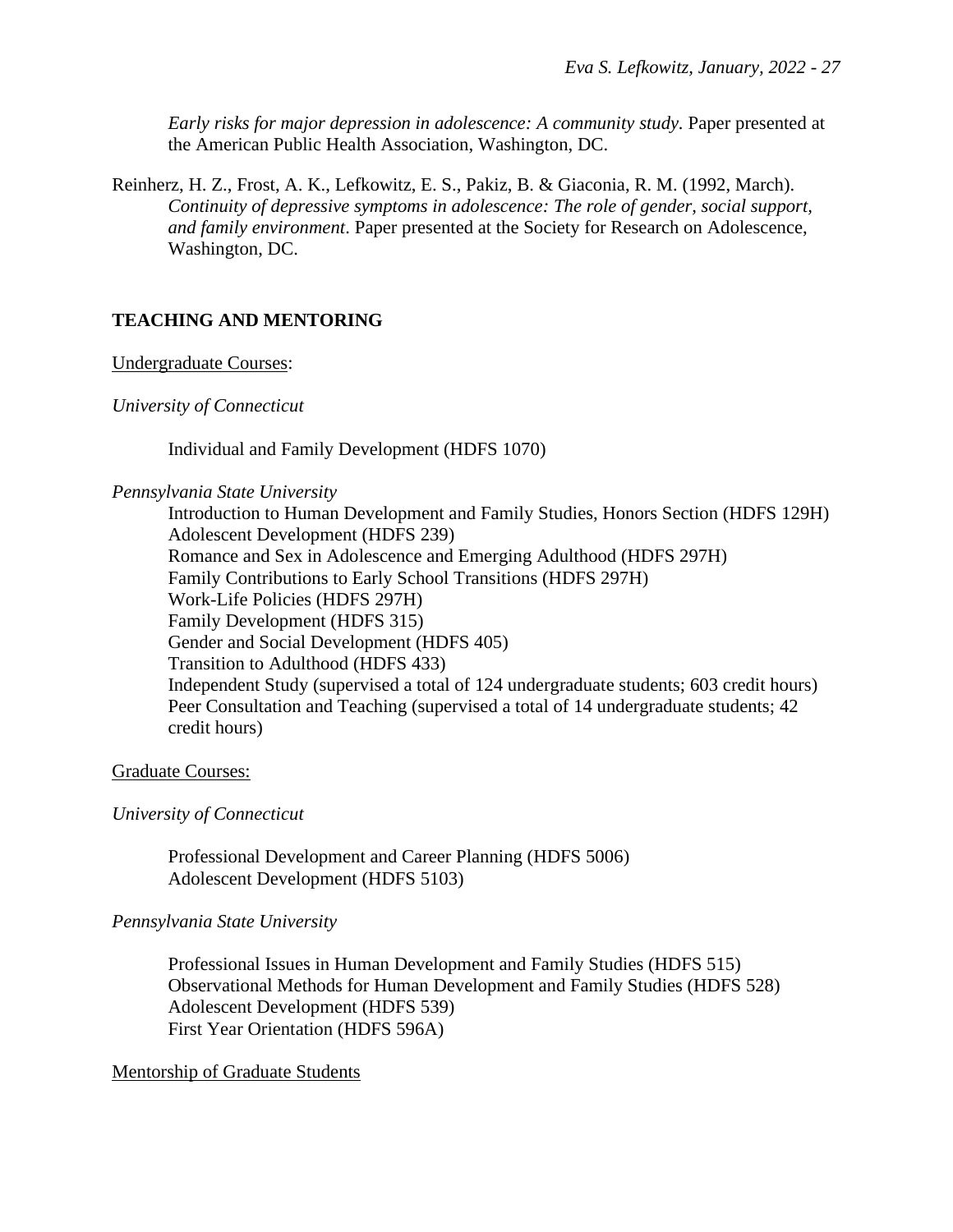*University of Connecticut*

*Doctoral Committee Chair* 

**Alyssa Clark** (in progress) **Veronica Hanna-Walker** (in progress) **Tracy Walters** (in progress)

*Doctoral Committee Member*

**Rachael Farina** (in progress)

*Pennsylvania State University*

*Doctoral Committee Chair*

**Chelom Leavitt**, HDFS (2017)

7/17: Assistant professor, Brigham Young University

# **Emily Waterman, HDFS (2017)**

8/20: Faculty, Bennington College 7/19: Postdoctoral fellow, University of Nebraska 5/18: Postdoctoral fellow, University of New Hampshire 7/17: Postdoctoral scholar, Prevention Research Center, Penn State 7/15: Prevention and methodology fellow

# **Rose Wesche**, HDFS (2017)

8/19: Assistant professor, Virginia Tech University 7/17: Postdoctoral scholar, Center for AIDS Intervention Research, Medical College of Milwaukee 7/14: Prevention and methodology fellow

**Sara Vasilenko,** HDFS (2011)

8/18: Assistant professor, Syracuse University

7/13: Research associate, Methodology Center, Penn State

7/11: Postdoctoral scholar, Prevention and Methodology Training Program, Penn State

# **Graciela Espinosa-Hernandez**, HDFS (2009)

8/10: Assistant/Associate/Full professor, University of North Carolina, Wilmington 9/09: Postdoctoral scholar, Penn State University

# **Kelly Cichy**, HDFS (2007)

8/08: Assistant/Associate professor, Kent State University

1/07: Postdoctoral scholar, Pennsylvania State University

1/05: National Institute of Mental Health Fellow (Research Training in Mental Health and Aging)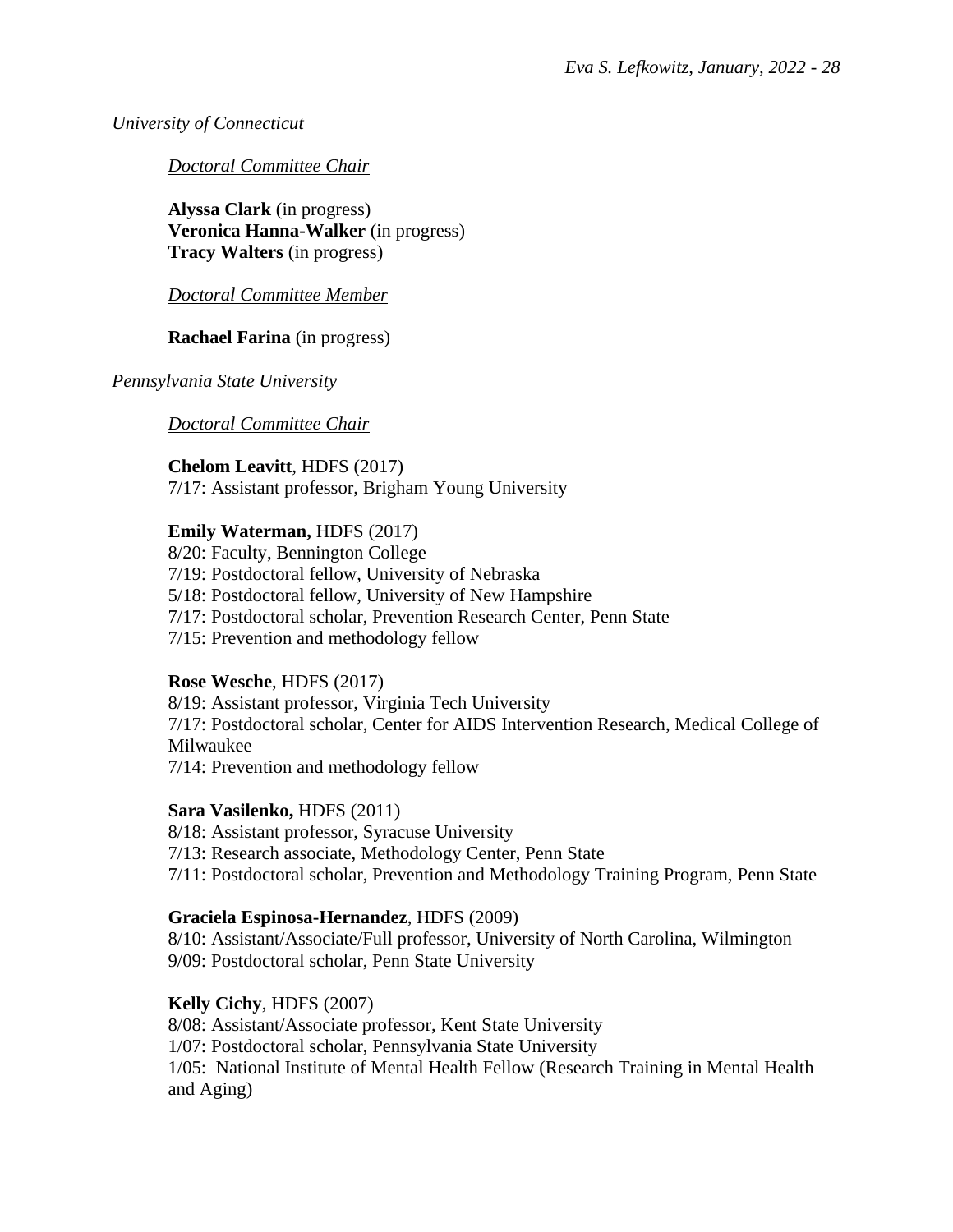1/03: National Institute of Aging Fellow (Interdisciplinary Training in Gerontology)

#### **Meghan Gillen**, HDFS (2006)

8/09: Assistant/Associate profes**s**or, Pennsylvania State University, Abington

### **Tanya Boone**, HDFS (2003)

1/21: Dean, University of South Carolina, Upstate

8/03: Assistant/Associate professor/Department chair/Associate dean/Dean, California State University, Bakersfield

8/01: National Research Service Award (NRSA) from NIMH, sponsored by Eva S. Lefkowitz, *Predicting Adolescent Safer Sex Attitudes and Behaviors*

#### *Doctoral Committee Member*

Giorgia Picci, Psychology (2018) Megan Maas, HDFS (2016) Stephanie Bradley, HDFS (2013) Lacey Hilliard, Psychology (2012) Ian Lam, HDFS (2012) Craig Morrow, Psychology (2011) Yang He, Leisure Studies (2009) Suellen Hopfer, Communication Arts and Sciences (2009) Cindy Shearer, HDFS (2007) Erin Quinlivan, Psychology (2006) Meghan (Sinton) Miller, HDFS (2006) Amy Adamczyk, Sociology (2005) Tera Hurt, HDFS (2005) Elizabeth Hay, HDFS (2004) Judith Weiner, Communication Arts and Sciences (2004) Tara Chaplin, Psychology (2003) Lisa Szechter, Psychology (2003)

*Master's Committee Chair*

Emily Waterman, HDFS (2014) Rose Wesche, HDFS (2014) Megan Maas, HDFS (2013) Sandra Abarca-Mortensen, HDFS (2009) Sara Vasilenko, HDFS (2008) Annie Rissman, HDFS (2007) Tara Stoppa, HDFS (2006) Graciela Espinosa, HDFS (2005) Meghan Gillen, HDFS (2003)

*Master's Committee Member*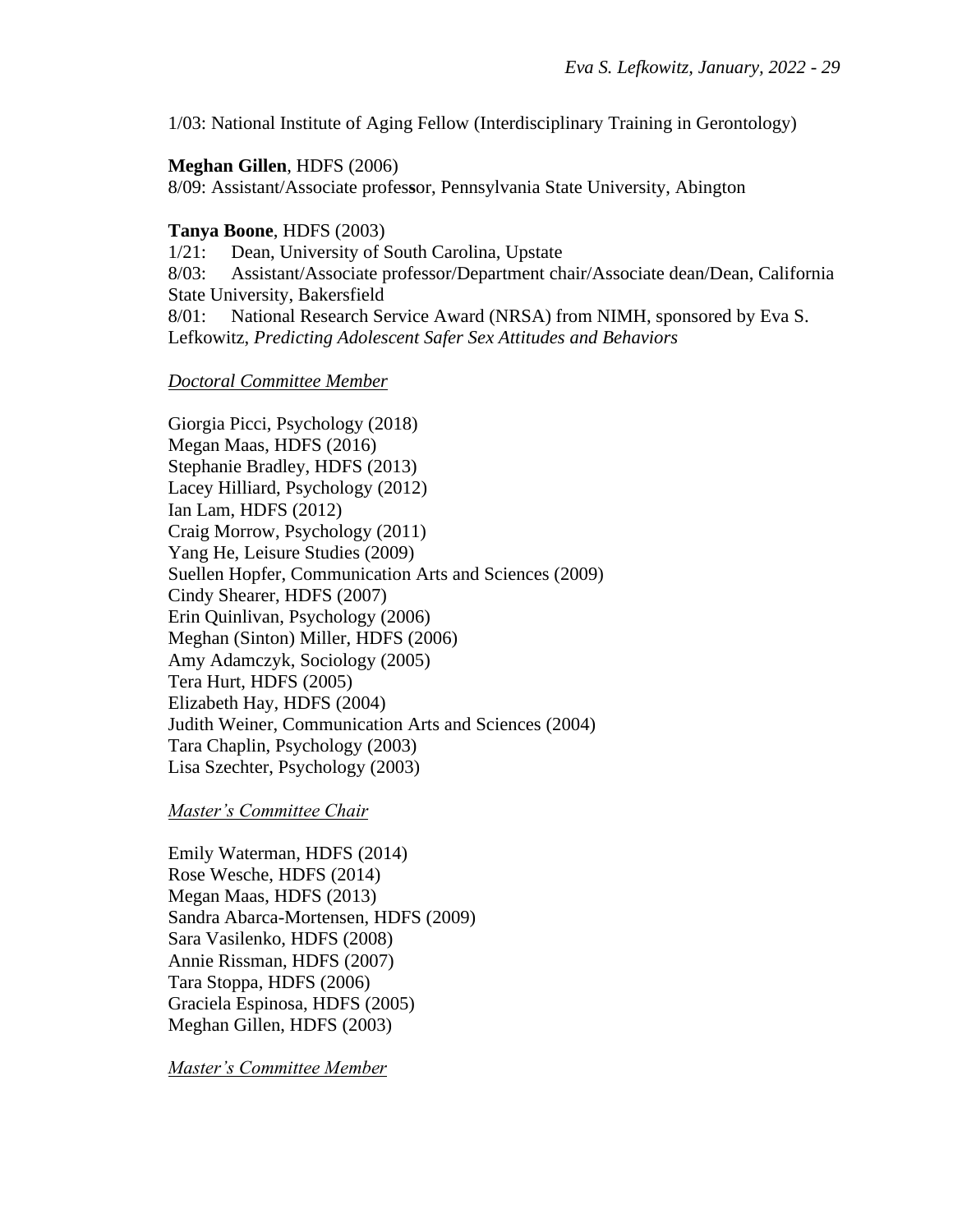Xiaoran Sun, HDFS (2017) Kelly Cichy, HDFS (2003) Cindy Shearer, HDFS (2003) Josephine Lu, Speech Communication (2000)

#### Undergraduate Honors Advisees:

*University of Connecticut*

### **Paulina Anderson** (2018)

#### *Pennsylvania State University*

**Kelsie Walsh** (BS HDFS with honors, 2013) Subsequent: Recruitment analyst, Accenture

#### **Kate Kelly** (BS HDFS with honors, 2011)

3<sup>rd</sup> place College of Health and Human Development Thesis Award Recipient Subsequent: Senior account manager, Connor, Strong, & Buckelew

**Christina Iannucci** (BS HDFS with honors, 2009) Subsequent: Research assistant, Penn State University (Stifter)

**Caitlin Griffin** (BS HDFS with honors, 2008) Subsequent: Teach for America

**Kimberly Schwarz** (BS Biobehavioral Health with honors, 2007) M.D., University of Buffalo Subsequent: University of Pittsburgh, physician

**Erica Manahan** (BS HDFS with honors, 2006) HDFS Student Marshal M.A., Liberty University Subsequent: Community Partnerships of the Ozarks

**Sophia Khan** (BS HDFS with honors, 2005) M.SW, Columbia Subsequent: Global Kids

## **Laura Musser** (BS Psychology with honors, 2005) M.A., Purdue University Subsequent: Assistant Director of Institutional Research & Analysis, Messiah College

**Deena Sadiky** (BS HDFS with honors, 2004) Ph.D., LaSalle University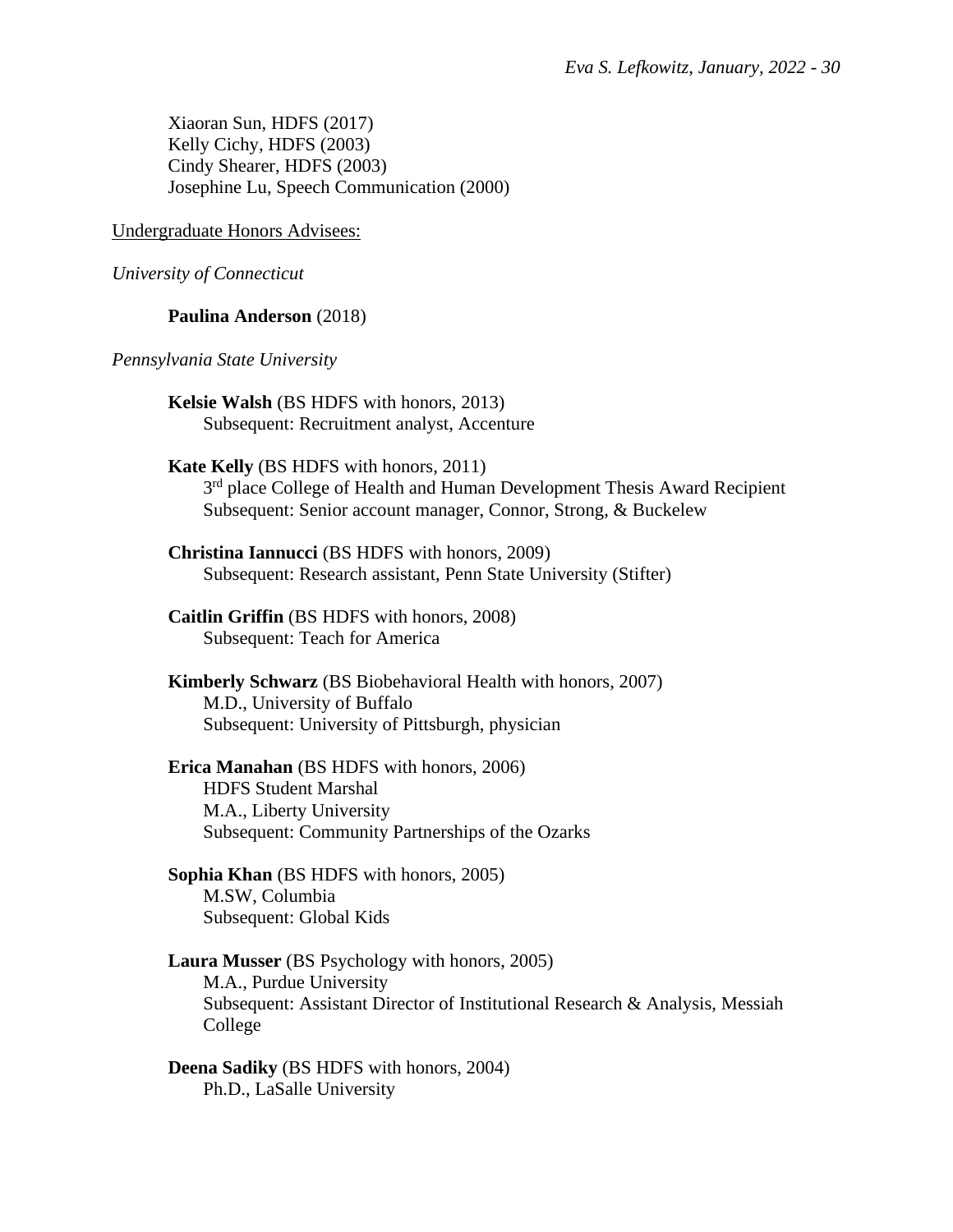Subsequent: Postpartum Stress Center

**Shelley Hosterman** (BS Psychology, with honors, 2002) Ph.D., Lehigh University Subsequent: Geisinger Health System

#### Mentorship of Postdoctoral Scholars and Junior Faculty

Sarah D. Lynne, Associate Professor, Department of Family, Youth, and Community Sciences, University of Florida. Serve as mentor through the Society for Research on Adolescence Mid-Career Scholar Award. 2021- present.

Derek Kreager, Assistant/Associate Professor, Department of Sociology, Penn State Served as faculty mentor for WT Grant Scholars Program. *Peer Networks and Adolescent Sexual Development: The Role of Parent, Peer, and Teacher Support*, 2009 – 2014.

Joan Valente, University of California, San Francisco Served as secondary mentor on NIH Minority Research Supplement: *Parent-Adolescent Communication about Dating and Sexuality: Relations to Adolescents' Risk Judgments, Decision-Making, and Behavior* 2004 – 2006.

#### **SERVICE**

Professional Service

#### *Leadership Positions*

|            | 2021-present Member, Society for Research in Child Development, Sexual Orientation and |
|------------|----------------------------------------------------------------------------------------|
|            | Gender Identity and Expression Caucus, Communications Committee                        |
| 2020       | External reviewer, Human Development and Family Studies, Purdue University             |
| 2015-2018  | Chair, Co-Chair, Society for Research on Adolescence Consensus Committee               |
| 2014-2016  | Chair, Topic Network on Sexuality, Society for the Study of Emerging Adulthood         |
| 2015       | Co-Chair, Pre-conference, Sex and Romance, Society for Study of Emerging               |
|            | Adulthood                                                                              |
| 2012-2014  | Member, Society for Research on Adolescence Consensus Committee                        |
| 2012, 2014 | Review Panel Chair, New Issues in Theory, Methods & Teaching, Society for              |
|            | <b>Research on Adolescence</b>                                                         |
| 2010-2014  | Chair, Co-Chair, Society for Research on Adolescence Membership Committee              |
| 2013       | Review Panel Chair, Sex and Sexuality, Society for the Study of Emerging               |
|            | Adulthood                                                                              |
| 2012-2013  | Member, Society for the Study of Emerging Adulthood Founding Executive                 |
|            | Council                                                                                |
| 2010-2013  | Member, Society for the Study of Emerging Adulthood Founding Board                     |
|            |                                                                                        |

*Editorial Board*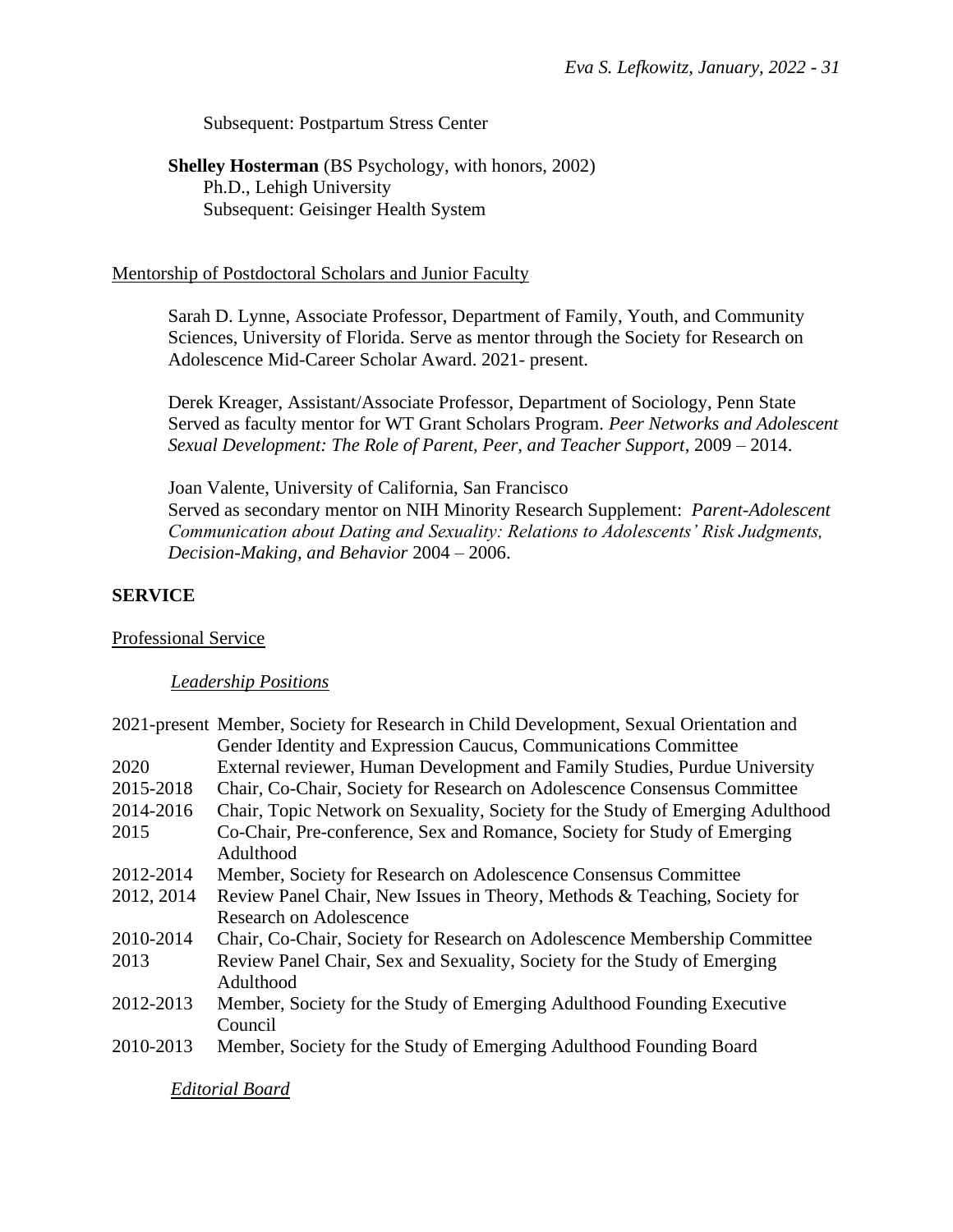2015- Editorial Board, *Journal of Research on Adolescence* 2012- Editorial Board*, Emerging Adulthood* 2009-2010 Associate Editor, *Developmental Psychology*

*Journal Reviewer*

*Archives of Sexual Behavior Child Development Child Development Perspectives Developmental Psychology Developmental Review Family Relations Health Education Research Health Psychology International Journal of Behavioral Development Journal of Adolescence Journal of Adolescent Health Journal of Adolescent Research Journal of Applied Developmental Psychology Journal of Consulting and Clinical Psychology Journal of Early Adolescence Journal of Marriage and the Family Journal of Pediatric Psychology Journal of Research on Adolescence Journal of Sex Research Journal of Social and Personal Relationships Perspectives on Sexual and Reproductive Health Prevention Science Psychology and Aging Psychology of Women Quarterly Sex Education Sex Roles Sexuality and Culture Sexuality Research & Social Policy Social Development Social Forces*

*Grant Proposal Reviewer*

2009 Challenge Grant Reviewer, National Institutes of Health 2004-2009 External Reviewer, Research Grants Council of Hong Kong 2009 External Reviewer, Social Sciences and Humanities Research Council of Canada 2002 Special Emphasis Panel Member, Sexual Relationships, Sexual Concurrence, and HIV, National Institutes of Health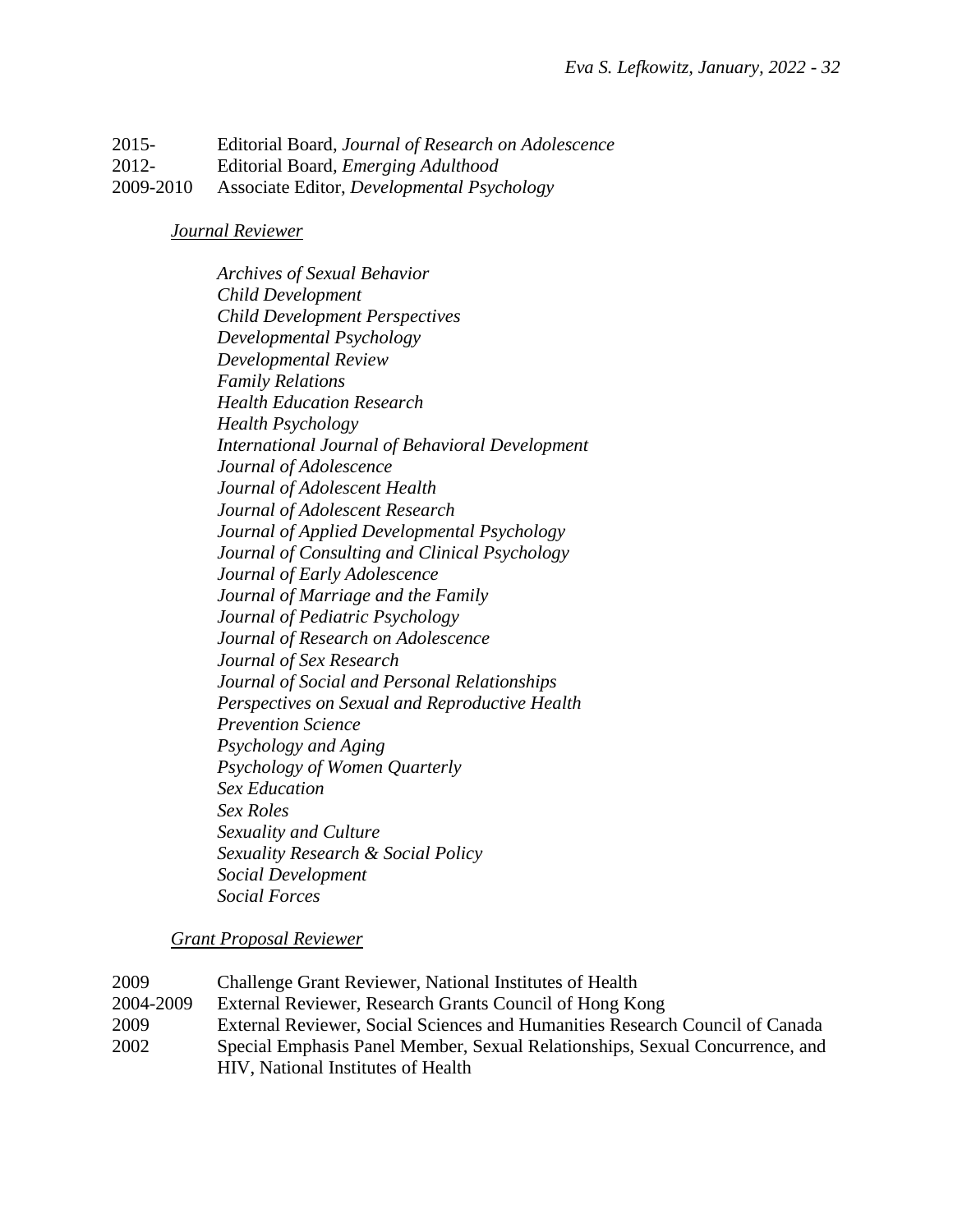# *Conference Submission Reviewer*

| 2022       | Panel on Dating & Romantic Relationships, Society for research on Adolescence  |
|------------|--------------------------------------------------------------------------------|
| 2017, 2021 | Panel on Sex & Gender, Society for Research in Child Development               |
| 2015       | Panel on Parenting & Parent-Child Relationships, Society for Research in Child |
|            | Development                                                                    |
| 2012       | Panel on Family, Peer, Romantic and Other Social Relationships, Society for    |
|            | Research in Child Development Themed Meeting: Transition from Adolescence to   |
|            | Adulthood                                                                      |
| 2011       | Panel on Contexts of Adolescent Development: Family, Neighborhood, Media,      |
|            | and Religious Institutions, Society for Research in Child Development          |
| 2010       | Panel on Gender, Society for Research on Adolescence                           |
| 2006, 2008 | Panel on Sexuality and Romantic Relationships, Society for Research on         |
|            | Adolescence                                                                    |
| 2004       | Panel on Late Adolescence and Emerging Adulthood, Society for Research on      |
|            | Adolescence                                                                    |
| 2002       | Panel on Media, Society for Research on Adolescence                            |

## *External Tenure Reviewer*

| 2021 | Purdue University, Human Development & Family Studies |
|------|-------------------------------------------------------|
|------|-------------------------------------------------------|

- 2021 Florida International University, Social Work
- 2020 University of Missouri, Social Work
- 2018 North Carolina State University, Psychology
- 2018 Indiana University, Public Health
- 2017 University of Missouri, Human Development & Family Science
- 2015 University of Tennessee, Child & Family Studies
- 2014 West Virginia University, Child Development & Family Science
- 2013 University of North Carolina, Charlotte, Psychology
- 2010 Arizona State University, Family and Human Development
- 2008 Oakland University, Psychology

## *Other*

2015 Reviewer, Sexuality chapter, *Adolescence* by J. Santrock, 16<sup>th</sup> edition

## University Service

*University of Connecticut*

| 2021-2024 | <b>Future of Learning Committee</b>                                                |
|-----------|------------------------------------------------------------------------------------|
| $2020 -$  | Students of Color Mentorship Program, Advisory Team Member                         |
| $2020 -$  | Emeritus Committee, Chair                                                          |
| 2018-     | Steering Committee Member, Center for Applied Research in Human Development        |
| 2016-     | Department Head Council, College of Liberal Arts and Sciences                      |
| 2020-2021 | Faculty Mentoring Program Planning Committee, College of Liberal Arts and Sciences |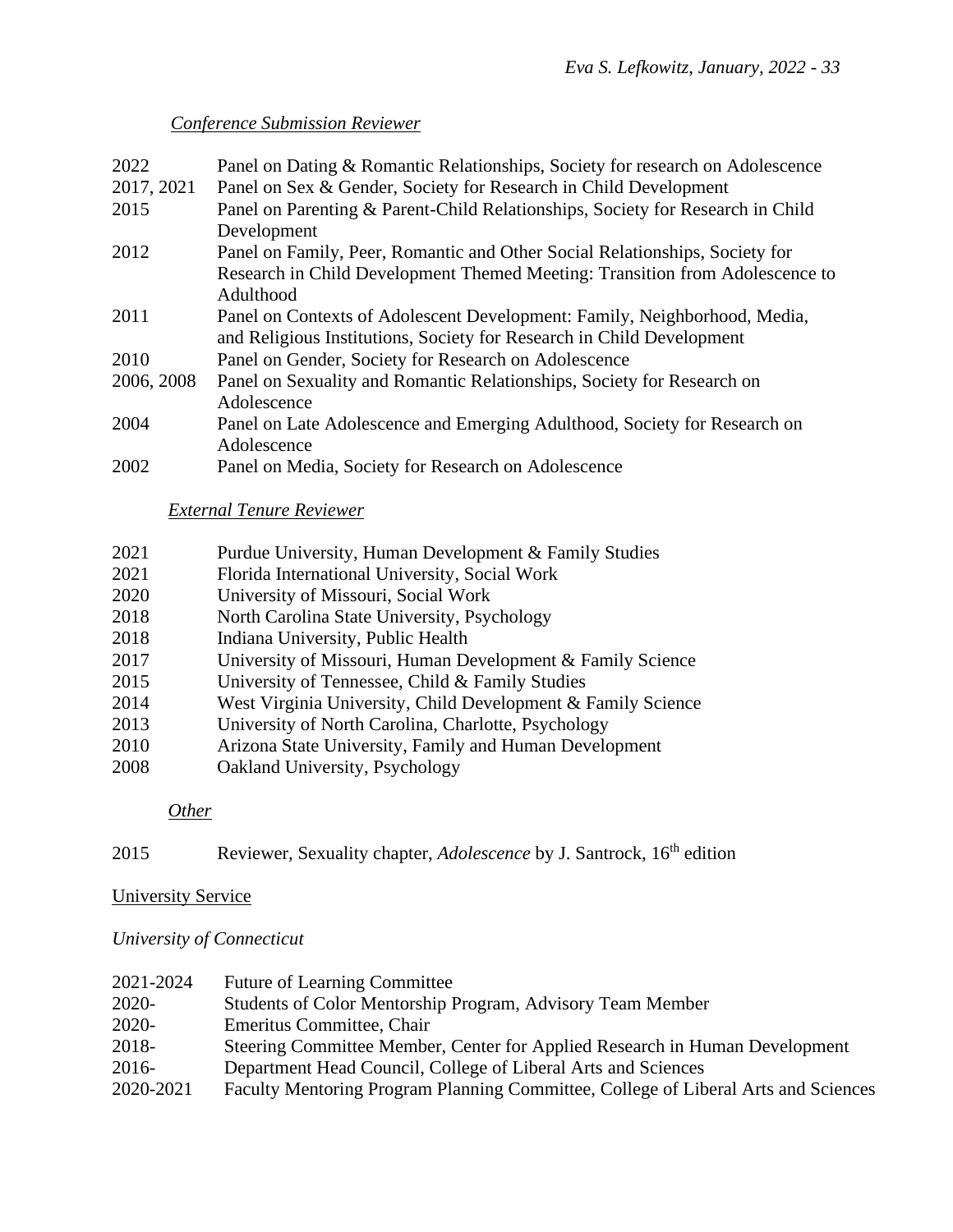| 2020      | <b>New Faculty Orientation Panelist</b>                                           |
|-----------|-----------------------------------------------------------------------------------|
| 2020      | Implementation Committee, College of Liberal Arts and Sciences Strategic Planning |
| 2019-2020 | Planning Committee, College of Liberal Arts and Sciences Strategic Planning       |
| 2018-2019 | <b>Retirement Committee Member</b>                                                |
| 2017-2018 | InCHIP Director Search Committee Chair                                            |
| 2017      | Vice President for Research Search Committee Member                               |
| 2017      | InCHIP Graduate Student Affiliate Seed Grant Reviewer                             |

# *Pennsylvania State University*

| 2014-2016 | Graduate Program Council, College of Health and Human Development                         |
|-----------|-------------------------------------------------------------------------------------------|
| 2014-2016 | Graduate Fellowship Committee, College of Health and Human Development                    |
| 2015-2016 | Strategic Web Initiative Review Team, College of Health and Human Development             |
| 2014-2015 | New Building Committee, HDFS                                                              |
| 2010-2015 | Faculty Representative, HHD Alumni Society Board                                          |
| 2013      | Network on Child Protection and Well-Being Education Committee                            |
| 2011-2013 | Undergraduate Program Council, College of Health and Human Development                    |
| 2010-2011 | Advisor, Lifespan Human Development Undergraduate Option                                  |
| 2010-2011 | Developmental Neuroscience Search Committee                                               |
| 2008-2011 | Liaison to the Child Development Lab and Bennett Family Center (childcare programs)       |
| 2007-2011 | Sexual Harassment Resource Person, College of Health and Human Development                |
| 2004-2010 | Chair, Admissions Committee                                                               |
| 2009      | Selection Committee, College of Health and Human Development Faculty and Staff            |
|           | Awards                                                                                    |
| 2005-2006 | Alliances for Graduate Education and the Professoriate, National Science Foundation, Penn |
|           | <b>State University</b>                                                                   |
| 2004-2006 | Special Advisory Committee for Faculty Leadership Initiative, College of Health and       |
|           | Human Development                                                                         |
| 2003-2006 | Internal Advisory Committee to Women's Leadership Initiative, College of Health and       |
|           | Human Development                                                                         |
| 2000-2004 | <b>Admissions Committee, HDFS</b>                                                         |
| 2001-2003 | Department Head Search Committee, HDFS                                                    |
| 1999-2001 | University New Faculty Development Committee                                              |
| 1999-2001 | Comprehensive Exam Committee, HDFS                                                        |
| 1999-2000 | Prevention Research Search Committee, HDFS                                                |

1998-1999 Awards Committee, HDFS

# Service to Community

| 2014 | Research Unplugged Speaker (community-oriented event), Penn State University |
|------|------------------------------------------------------------------------------|
| 2004 | Planned Parenthood Federation of America Expert panel on social marketing    |

# **HONORS & AWARDS**

2019 Best Research Article from the Sexuality Topic Network of the Society for the Study of Emerging Adulthood